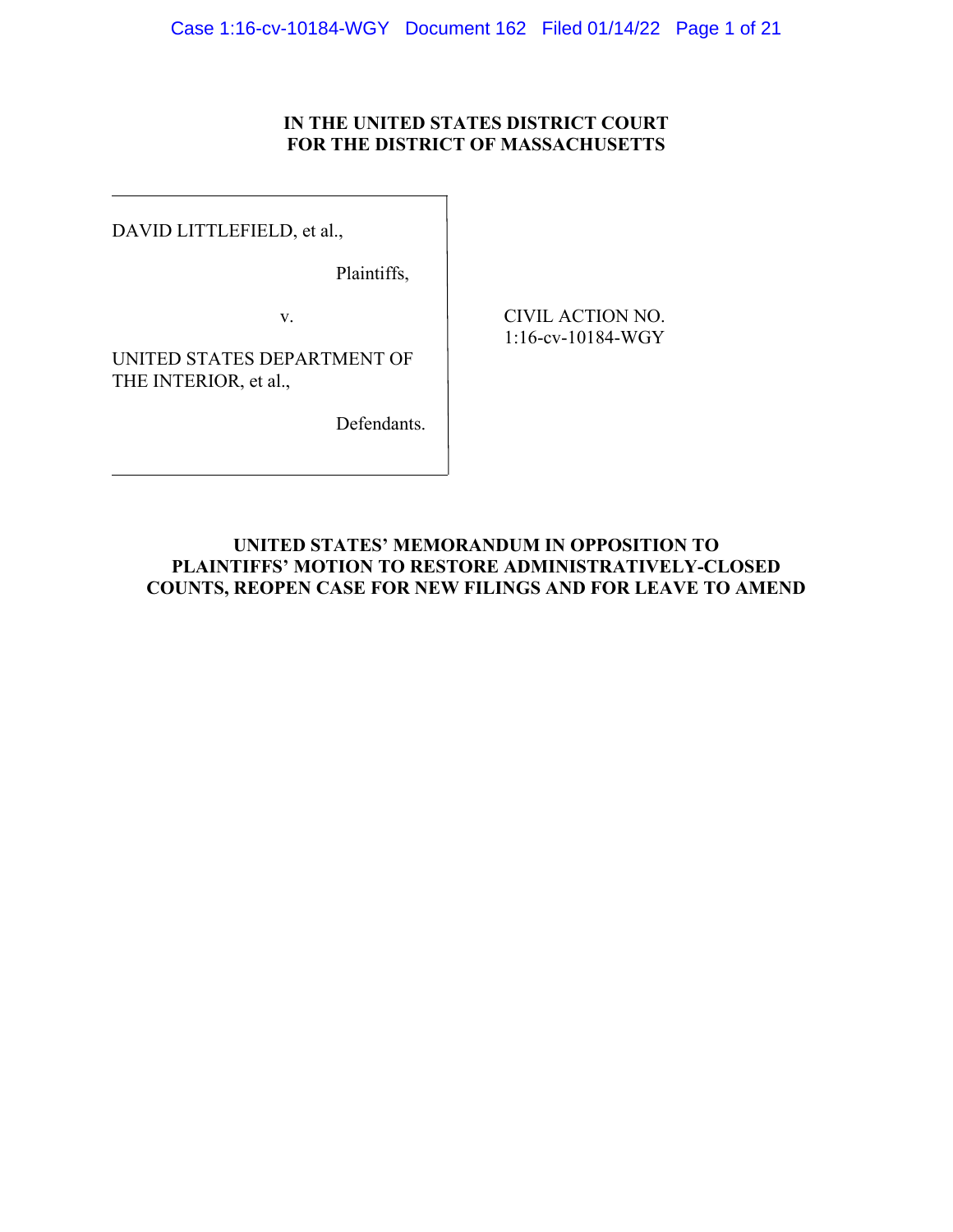# **TABLE OF CONTENTS**

| $\bf INTRODUCTION \,\,{} \dots \,\,{} \dots \,\,{} \dots \,\,{} \dots \,\,{} \dots \,\,{} \dots \,\,{} \dots \,\,{} \dots \,\,{} \dots \,\,{} \dots \,\,{} \dots \,\,{} \dots \,\,{} \dots \,\,{} \dots \,\,{} \dots \,\,{} \dots \,\,{} \dots \,\,{} \dots \,\,{} \dots \,\,{} \dots \,\,{} \dots \,\,{} \dots \,\,{} \dots \,\,{} \dots \,\,{} \dots \,\,{} \dots \,\,{} \dots \,\,{} \dots \,\,{} \dots \,\,{} \dots \,\,{} \dots \,\,{} \dots \,\,{} \dots \,\,{} \dots \,\,{} \dots \,\,{} \dots$ |  |
|--------------------------------------------------------------------------------------------------------------------------------------------------------------------------------------------------------------------------------------------------------------------------------------------------------------------------------------------------------------------------------------------------------------------------------------------------------------------------------------------------------|--|
|                                                                                                                                                                                                                                                                                                                                                                                                                                                                                                        |  |
|                                                                                                                                                                                                                                                                                                                                                                                                                                                                                                        |  |
| II. Plaintiffs' Motion to Reopen this Suit and Advance New Claims Challenging the 2021                                                                                                                                                                                                                                                                                                                                                                                                                 |  |
|                                                                                                                                                                                                                                                                                                                                                                                                                                                                                                        |  |
| I. The Court Should Deny Plaintiffs' Motion on Mootness Grounds10                                                                                                                                                                                                                                                                                                                                                                                                                                      |  |
| II. Plaintiffs' Request for Leave to Amend Should be Denied as Futile, or Denied on the                                                                                                                                                                                                                                                                                                                                                                                                                |  |
|                                                                                                                                                                                                                                                                                                                                                                                                                                                                                                        |  |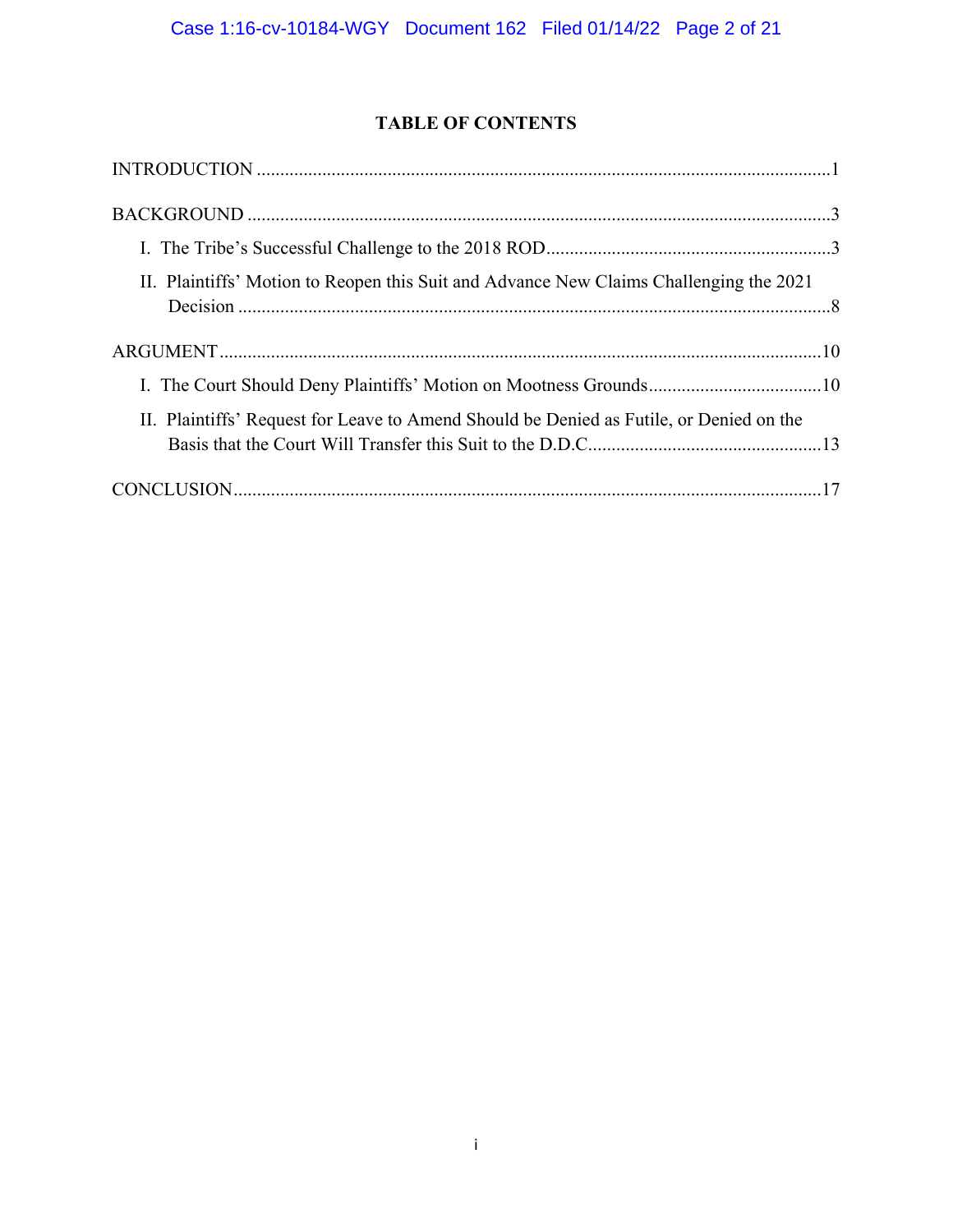# **INTRODUCTION**

Plaintiffs David Littlefield et al. seek to reopen the above-captioned case, which concerned a challenge to a September 18, 2015, Record of Decision ("2015 ROD"), issued by then-Assistant Secretary–Indian Affairs Kevin K. Washburn, approving a request by the Mashpee Wampanoag Tribe ("Tribe") to accept in trust approximately 151 acres of land in the City of Taunton, Massachusetts and approximately 170 acres of land in the Town of Mashpee, Massachusetts ("Property") for the Tribe's benefit, based on the Indian Reorganization Act's, 25 U.S.C. § 5101 *et seq.* ("IRA") second definition of the term "Indian." The 2015 ROD, however, has since been superseded and replaced by a new decision, issued by Assistant Secretary–Indian Affairs Bryan Newland ("Assistant Secretary") on December 22, 2021 ("2021 Decision"),<sup>1</sup> based on the IRA's first definition of "Indian," following a remand ordered by the United States District Court for the District of Columbia. Plaintiffs' challenge to the 2015 ROD is therefore moot. Plaintiffs try to obscure this fact by claiming they want to "return" to the claims they advanced in their Amended Complaint (ECF 12), but there is nothing to return to—all of the claims Plaintiffs now seek to advance concern the 2021 Decision, not the superseded 2015 ROD. *See* ECF 151-7.

Moreover, Plaintiffs' effort to amend the complaint would be futile or would serve no legitimate purpose, providing another basis for the Court to deny their motion. The 2021 Decision—the sole basis of Plaintiffs' new challenge—reflects the culmination of an *entirely separate* proceeding unrelated to the 2015 ROD, concerning whether the Tribe falls within the first definition of "Indian" in the IRA. As this Court is aware, the 2015 ROD relied on the second definition of "Indian" in that statute, and whether that definition incorporated the "under

<sup>1</sup> *Available at* https://www.bia.gov/as-ia/oig/departmental-gaming-decisions. *See also* ECF 151- 5; ECF 151-6.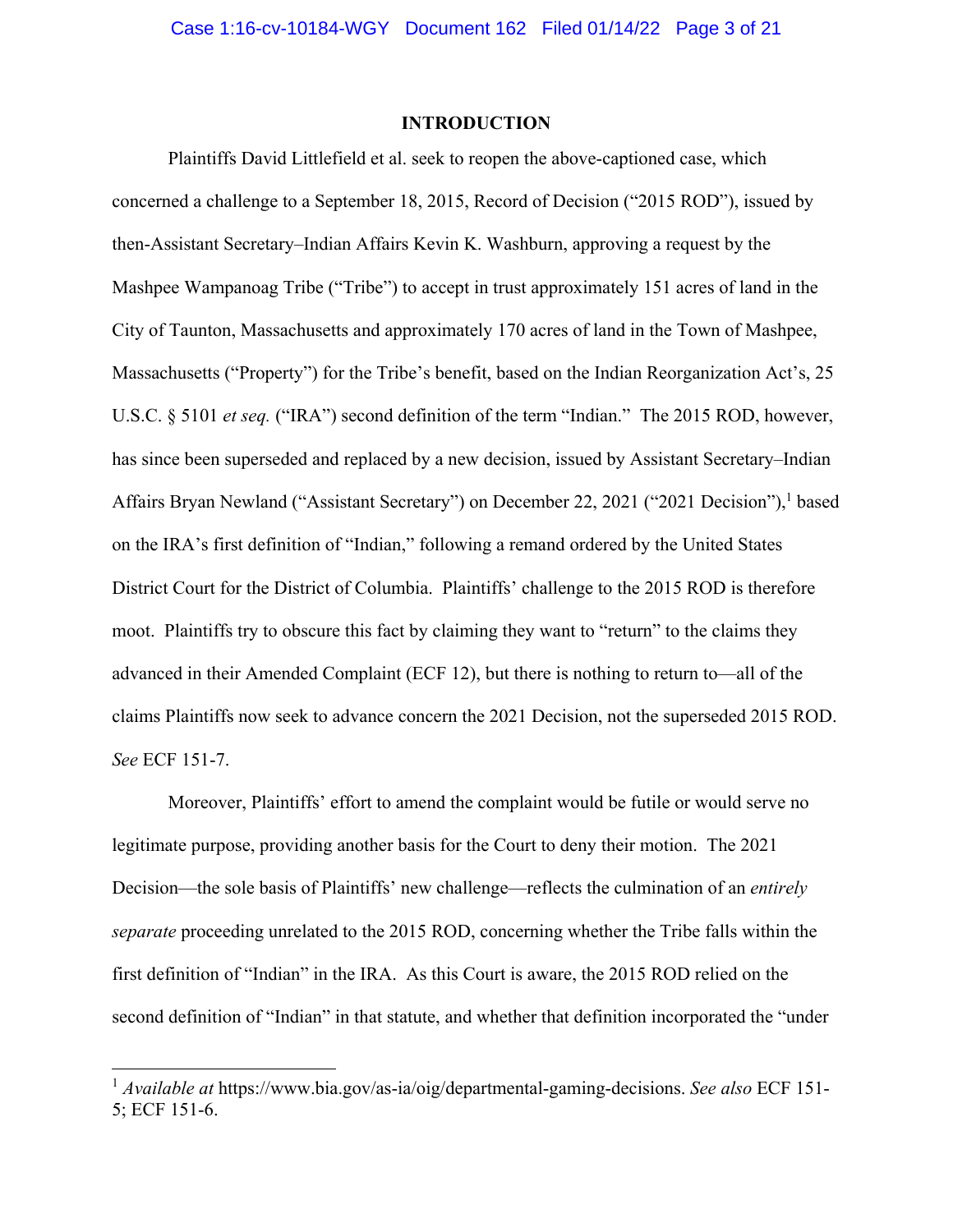#### Case 1:16-cv-10184-WGY Document 162 Filed 01/14/22 Page 4 of 21

Federal jurisdiction" requirement of the first definition into it. *Littlefield v. U.S. Dep't of Interior*, 199 F. Supp. 3d 391 (D. Mass. 2016). This Court held that the phrase "such members" in the second definition "unambiguously incorporates the entire antecedent phrase—that is, 'such members' refers to 'members of any recognized Indian tribe now under Federal jurisdiction.'" *Id.* at 399-400. The Court subsequently clarified that on remand, Interior could properly evaluate whether the Tribe satisfied the requirements of the first definition of "Indian" in the IRA. ECF 121 at 3. Plaintiffs participated fully in the remand Interior subsequently commenced, including the litigation that arose from it. *See Mashpee Wampanoag Tribe v. Bernhardt*, 466 F. Supp. 3d 199 (D.D.C. 2020) (vacating and remanding 2018 Record of Decision ("2018 ROD") concluding that the Tribe was not "under Federal jurisdiction" in 1934 within the meaning of the IRA). As detailed herein, Plaintiffs' proposed amended complaint makes plain their effort to use this case to advance arguments that contradict the representations they made to the D.D.C., and to further produce rulings that contravene the remand directives of that court. The Court should reject Plaintiffs' flagrant attempt to play "fast and loose" with the courts in this way.

Accordingly, Interior; Deb Haaland, in her official capacity as Secretary of the Interior ("Secretary"); the Bureau of Indian Affairs; Bryan Newland, in his official capacity as Assistant Secretary;<sup>2</sup> and the United States of America (collectively, "the United States"), hereby respectfully request that the Court deny Plaintiffs' motion and, pursuant to the United States' *Motion to Transfer Venue* filed concurrently herewith, transfer this case to the D.D.C.

<sup>&</sup>lt;sup>2</sup> Pursuant to Fed. R. Civ. P. 25(d), Secretary Haaland is automatically substituted for former Secretary Sally Jewell, and Assistant Secretary Newland is automatically substituted for former Acting Assistant Secretary–Indian Affairs Lawrence S. Roberts.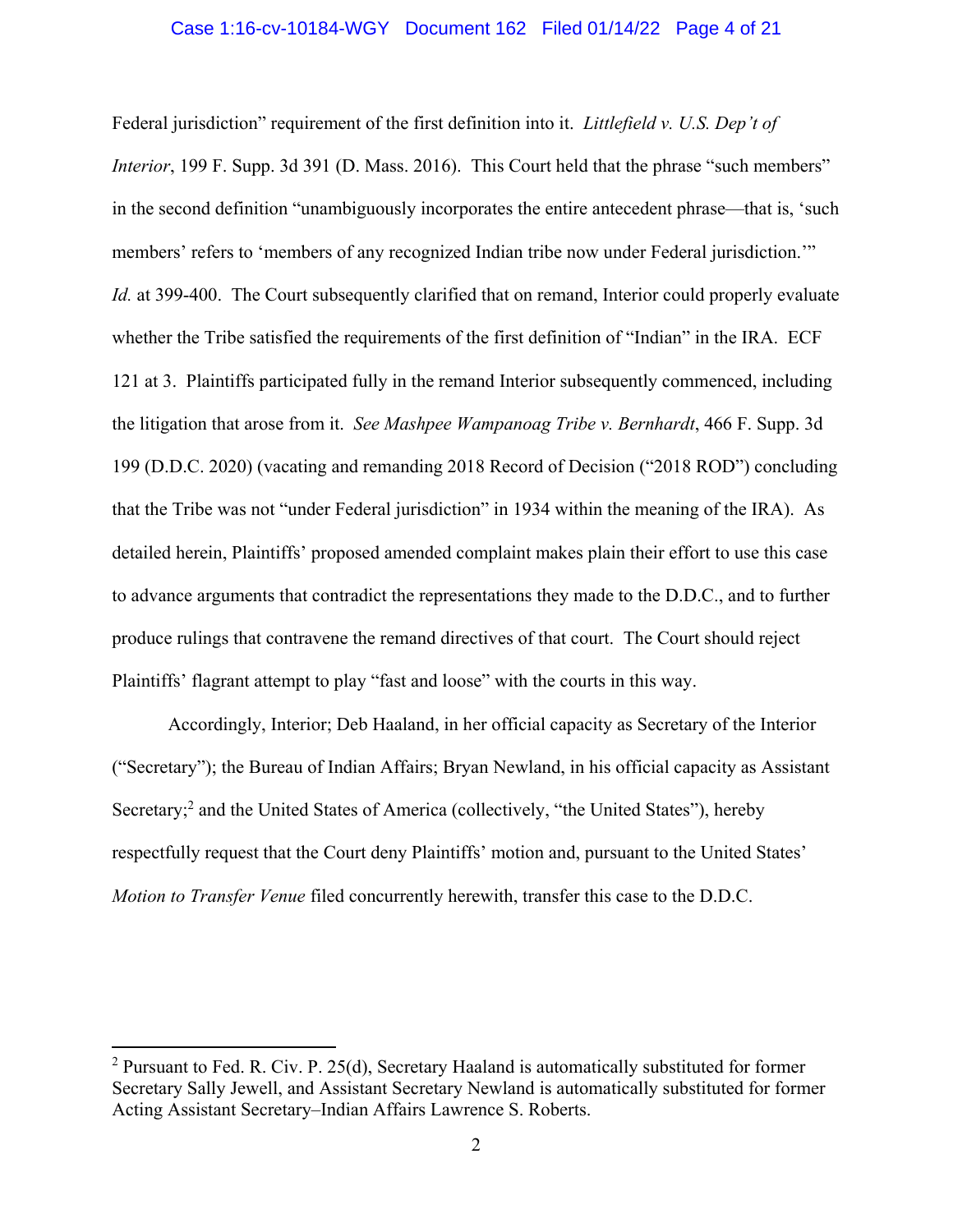#### **BACKGROUND**

Following this Court's ruling and subsequent clarification concerning Plaintiffs' First Cause of Action in the Amended Complaint (ECF 12), Interior commenced, on remand, an evaluation of the Tribe's eligibility under the first definition of "Indian" in the IRA, *Mashpee Wampanoag Tribe*, 466 F. Supp. 3d at 211, while the Tribe pursued an appeal of this Court's ruling on the second definition of "Indian," *Littlefield v. U.S. Dep't of Interior*, 951 F.3d 30 (1st Cir. 2020). Plaintiffs participated in both proceedings. *See Mashpee Wampanoag Tribe*, 466 F. Supp. 3d at 206, 211 (noting Plaintiffs' intervenor status as well as its participation in the remand proceedings; *Littlefield*, 951 F. 3d at 34-36 (discussing and rejecting Plaintiffs' arguments seeking dismissal of the appeal). The First Circuit affirmed this Court's ruling on the second definition of "Indian." *Littlefield*, 951 F. 3d at 41.

### **I. The Tribe's Successful Challenge to the 2018 ROD**

In 2018, while the Tribe's appeal was pending in the First Circuit, Interior issued the 2018 ROD, concluding that the Tribe was not "under Federal jurisdiction" in 1934 for IRA purposes, and thus the Secretary lacked authority to acquire land in trust for it under that statute. *See Mashpee Wampanoag Tribe*, 466 F. Supp. 3d at 205, 212. *See also* ECF 151-4. The Tribe then filed suit in the D.D.C., challenging the 2018 ROD on the basis that Interior failed to properly evaluate evidence of the Tribe's 1934 jurisdictional status consistent with Interior's established framework for such inquiry, set forth in the Interior Solicitor's M-Opinion, M-37029.3 *Id.* at 212.

M-37029 includes Interior's formal interpretation of the first definition of "Indian" in the IRA, and sets forth a two-part test for evaluating whether an Indian tribe was "under Federal

<sup>&</sup>lt;sup>3</sup> *Available at* https://www.doi.gov/sites/doi.opengov.ibmcloud.com/files/uploads/M-37029.pdf.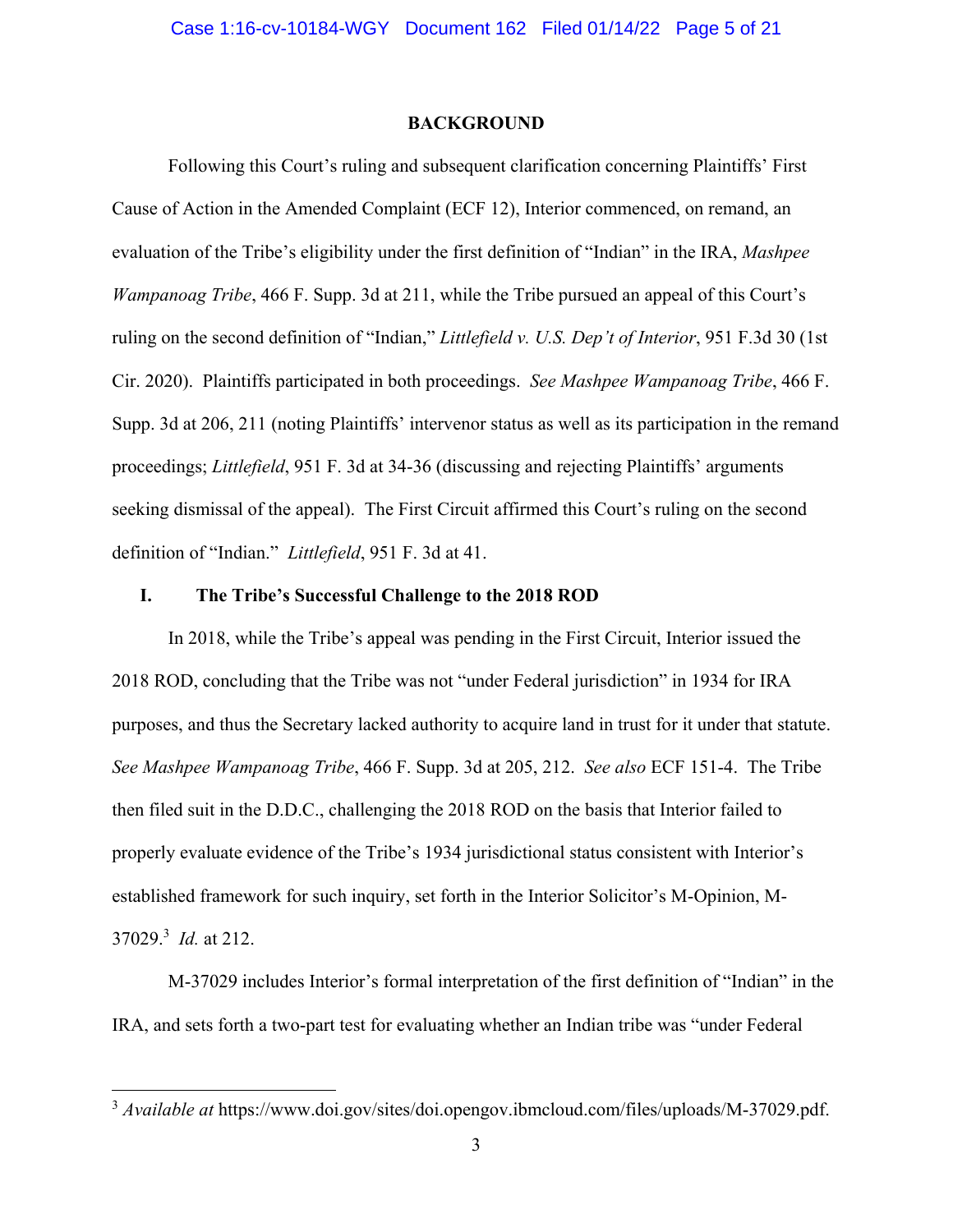#### Case 1:16-cv-10184-WGY Document 162 Filed 01/14/22 Page 6 of 21

jurisdiction" in 1934. *Id.* at 208-10. Interior's interpretation also concludes that "now" modifies "under Federal jurisdiction" and not "recognized Indian tribe," and thus, the applicant Indian tribe only need to be federally recognized at the time the Secretary acquires the subject property in trust to satisfy the "recognized Indian tribe" component of the definition. *See Confederated Tribes of Grand Ronde Cmty. of Ore. v. Jewell*, 830 F.3d 552, 559-63 (D.C. Cir. 2016), *cert denied sub. nom. Citizens Against Reservation Shopping v. Zinke*, 137 S. Ct. 1433 (2017) (upholding such interpretation). Interior's interpretation of the first definition of "Indian," including with respect to recognition and "under Federal jurisdiction," has been upheld by every court to consider it. *See County of Amador v. U.S. Dep't of Interior*, 872 F.3d 1012 (9th Cir. 2017), *cert denied*, 139 S. Ct. 64 (2018); *Upstate Citizens for Equal, Inc. v. United States*, 841 F.3d 556 (2d Cir. 2016), *cert denied*, 140 S. Ct. 2587 (2017); *Confederated Tribes of Grand Ronde Cmty. of Ore.*, 830 F.3d at 559-66.

M-37029 includes Interior's two-part test for evaluating whether an Indian tribe was "under Federal jurisdiction" in 1934. The first part of the test examines whether in or before 1934, the Indian tribe had come under federal jurisdiction as a result of one or more actions taken by the United States, "through a course of dealings or other relevant acts for or on behalf of the tribe or in some instance tribal members—that are sufficient to establish, or that generally reflect federal obligations, duties, responsibility for or authority over the tribe by the Federal Government." *Mashpee Wampanoag Tribe*, 466 F. Supp. 3d at 208-09. The second part examines "whether the tribe's jurisdictional status remained intact in 1934." *Id.* at 209. The 2018 ROD used this framework to evaluate the Tribe's 1934 jurisdictional status. *Id.* at 217-18.

Plaintiffs intervened in the D.D.C. suit in support of the 2018 ROD, arguing that Interior properly considered evidence pertaining to the Tribe's history consistent with M-37029 to find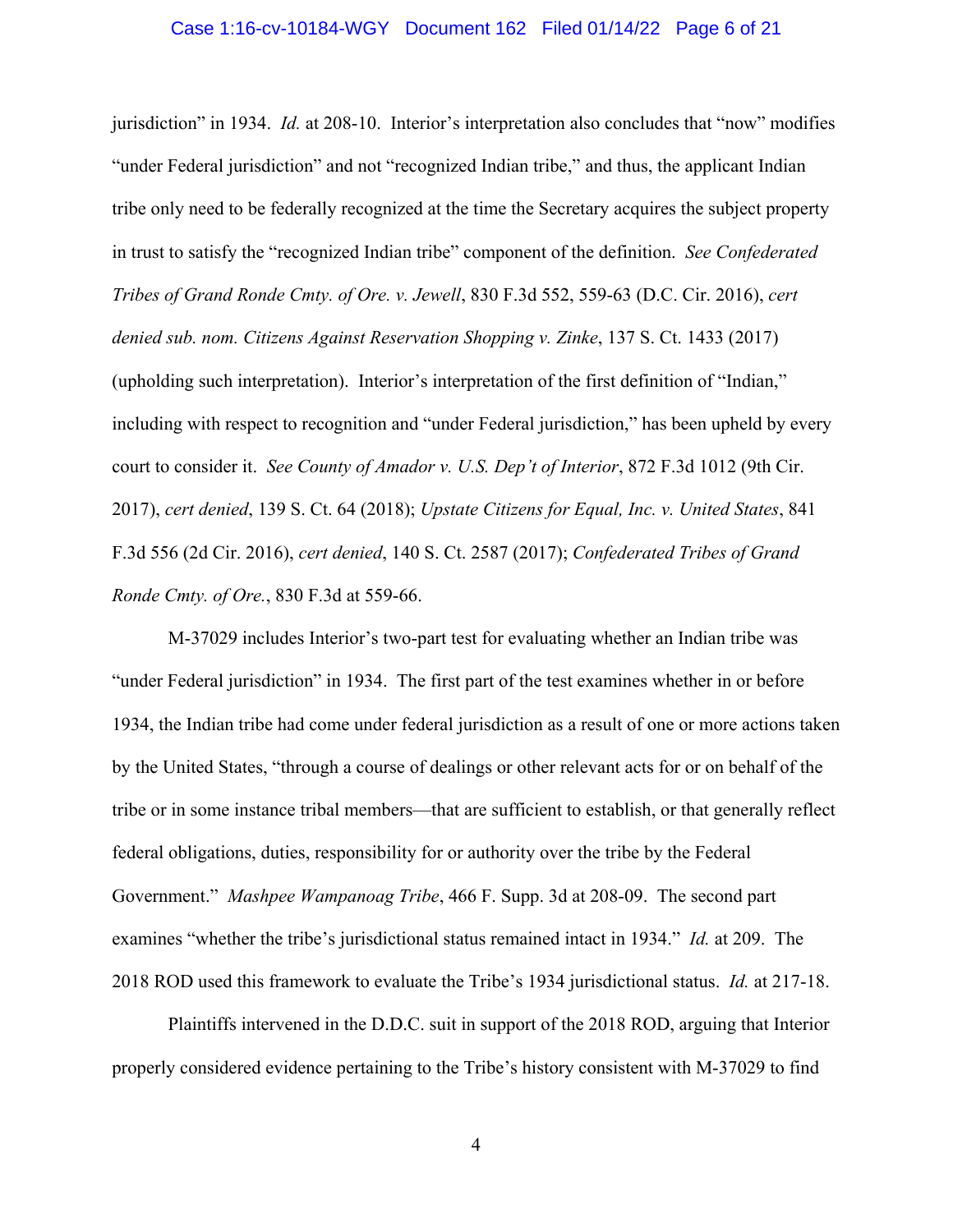#### Case 1:16-cv-10184-WGY Document 162 Filed 01/14/22 Page 7 of 21

that the Tribe was not "under Federal jurisdiction." *Id.* at 217. At that time, Plaintiffs sought to transfer the Tribe's case to this District, but the D.D.C. court rejected such effort. *Mashpee Wampanoag Tribe v. Zinke*, No. 18-CV-2242, 2019 WL 2569919 (D.D.C. June 21, 2019). The D.D.C. court concluded that all of the relevant factors weighed against transfer, including that the Tribe's suit involved a different question not considered by this Court—namely, the reasonableness of Interior's evaluation of the Tribe's "under Federal jurisdiction" status; that this District was more congested than the D.D.C.; and that the suit raised issues of national importance and was thus not simply a "localized controversy." *Id.* at \*7-9.

When briefing the merits, Plaintiffs did not challenge Interior's reliance on or application of M-37029 to the Tribe in the D.D.C. Instead, Plaintiffs argued that the 2018 ROD was neither arbitrary nor capricious because Interior properly considered the Tribe's evidence consistent with M-37029. *See* Intervenor-Defendants *Littlefield* Plaintiffs' Memorandum of Points and Authorities in Support of Their Cross-Motion for Summary Judgment and in Opposition to Plaintiff's Motion for Summary Judgment at 11-19, *Mashpee Wampanoag Tribe v. Bernhardt*, No. 18-CV-2242 (D.D.C. Sept. 13, 2019) (Interior's application of M-37029 and evaluation of the Tribe's evidence in the 2018 ROD was neither arbitrary nor capricious).

In 2020, while the Tribe's challenge to the 2018 ROD was pending, then-Solicitor Daniel Jorjani withdrew M-37029 and issued a new framework for evaluating whether an Indian tribe satisfies the requirements of the first definition of "Indian." *Mashpee Wampanoag Tribe*, 466 F. Supp. 3d at 217. The D.D.C. then directed the parties to address certain questions about this development, including the relevance of such new framework to the merits issues pending before it. *See* Memorandum Opinion and Order, *Mashpee Wampanoag Tribe v. Bernhardt*, No. 18-CV-2242 (D.D.C. May 1, 2020). In response, Plaintiffs characterized the differences between M-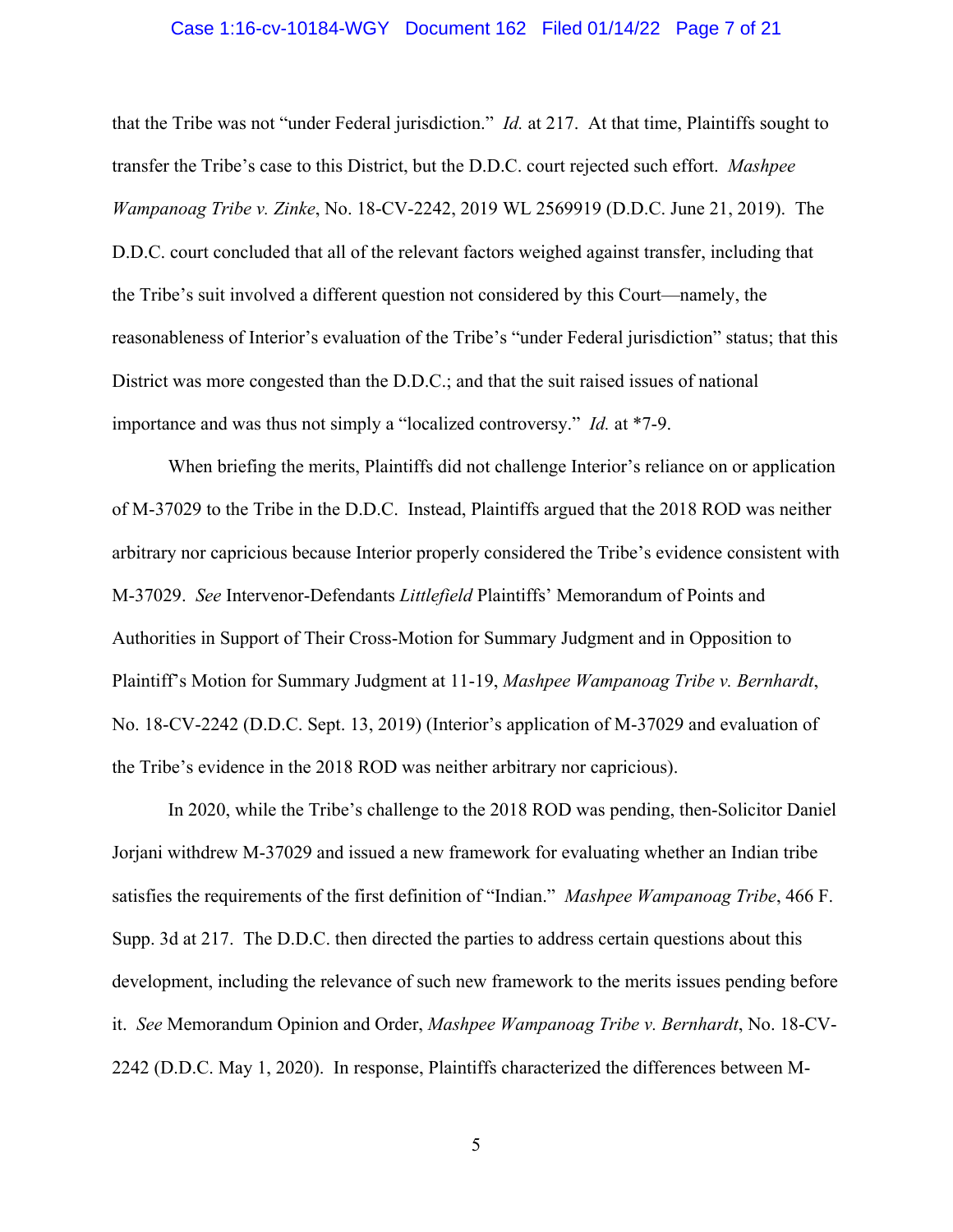### Case 1:16-cv-10184-WGY Document 162 Filed 01/14/22 Page 8 of 21

37029 and the new framework as "more cosmetic than substantive," and further reiterated their position that M-37029 was the proper framework Interior should use to analyze the Tribe's 1934 jurisdictional status. *See* Intervenor-Defendants *Littlefield* Plaintiffs' Supplemental Brief in Response to This Court's May 1, 2020 Memorandum Opinion and Order at 2, *Mashpee Wampanoag Tribe. v. Bernhardt*, No. 18-CV-2242 (D.D.C. May 4, 2020).4

In deciding the merits, the D.D.C. court issued a detailed opinion concluding that, in the 2018 ROD, Interior misapplied M-37029 when evaluating historical evidence relevant to the Tribe's 1934 jurisdictional status. *Mashpee Wampanoag Tribe*, 466 F. Supp. 3d at 217-35. In rejecting Interior's and Plaintiffs' arguments defending the 2018 ROD, the D.D.C. court thoroughly reviewed how Interior considered each category of evidence, including the education of Mashpee children at federal government boarding schools; the enumeration of Mashpee tribal members on federal censuses, including census that were specifically for "Indians" or otherwise identified those enumerated as having a tribal affiliation; and federal reports and surveys, in which federal officials identified the Tribe and considered whether federal programs or policies should apply to them, including a report from 1825 recommending against forcibly removing the Tribe from its ancestral homeland. *Id.* at 217-234.

The D.D.C. court found that in the 2018 ROD, Interior either improperly limited the significance of certain evidence or viewed it in isolation, rather than in concert with other relevant evidence, or both, which the court concluded was inconsistent with M-37029 as well as

<sup>4</sup> In 2021, Solicitor Robert Anderson reinstated M-37029 as Interior's controlling framework for the "under Federal jurisdiction" inquiry. *See* M-37070, *Withdrawal of Certain Solicitor M-Opinions, Reinstatement of Sol. Op. M-37029*, The Meaning of 'Under Federal Jurisdiction' for Purposes of the Indian Reorganization Act*, and Announcement Regarding Consultation on "Under Federal Jurisdiction" Determinations* (Apr. 27, 2021), *available at*  https://www.doi.gov/sites/doi.gov/files/m-37070.pdf.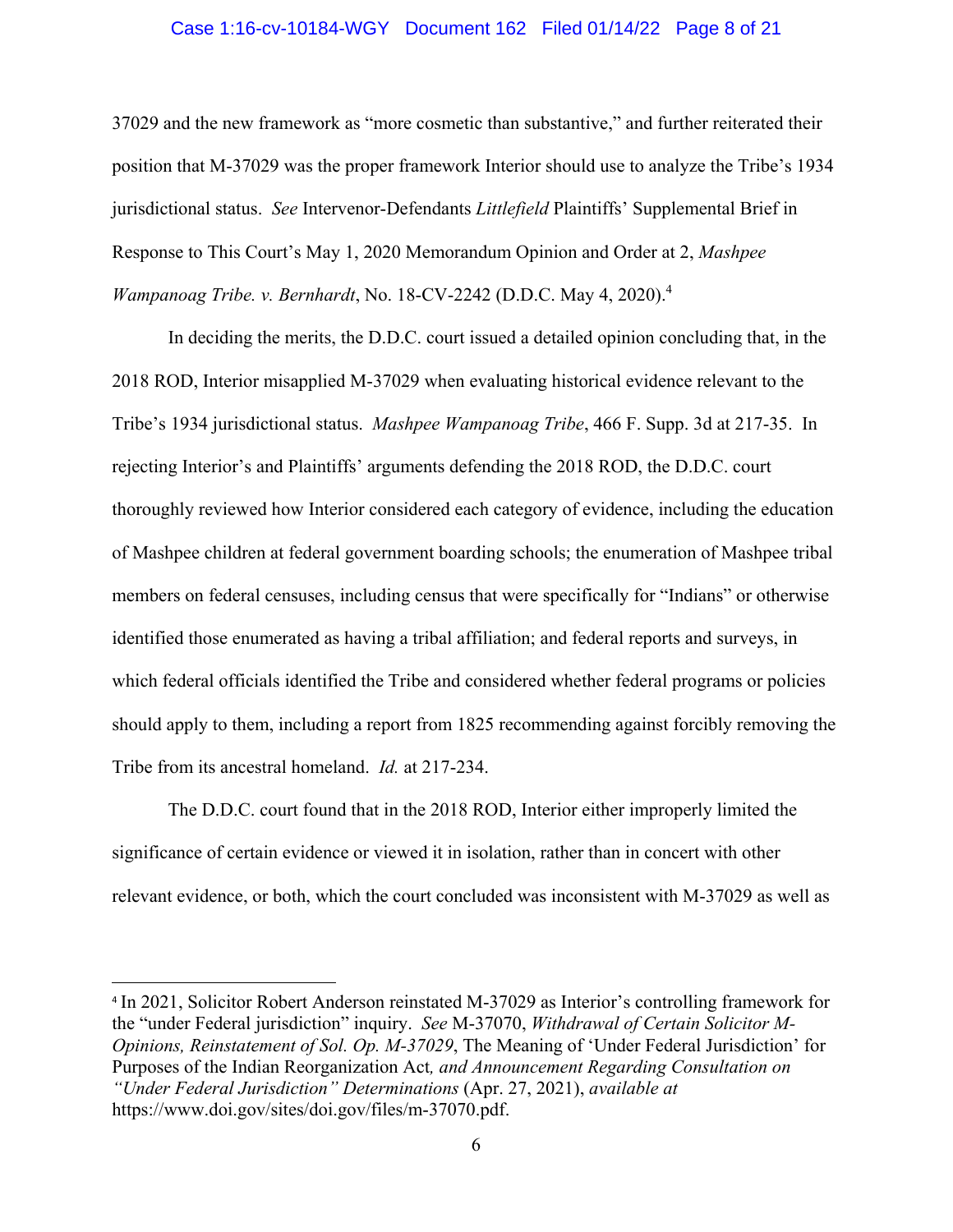#### Case 1:16-cv-10184-WGY Document 162 Filed 01/14/22 Page 9 of 21

other Interior decisions evaluating the "under Federal jurisdiction" status of other Indian tribes. *Id.* Based on these conclusions, the D.D.C. court held that the 2018 ROD was "arbitrary, capricious, an abuse of discretion, and contrary to law," and remanded the matter to Interior "for a thorough reconsideration and re-evaluation of the evidence before [the Secretary] consistent with [the court's opinion], ... M-37029—its standard and the evidence permitted therein—and the Department's prior decisions applying the M-Opinion's two-part test." *Id.* at 236. Plaintiffs first appealed the D.D.C. court's remand order, *see* Notice of Appeal, *Mashpee Wampanoag Tribe v. Bernhardt*, No. 18-CV-2242 (July 31, 2020), but then later voluntarily dropped such appeal, *see* Mandate of the United States Court of Appeals for the District of Columbia Circuit at 2, *Mashpee Wampanoag Tribe v. Bernhardt*, No. 18-CV-2242 (Feb 19, 2021) (noting Plaintiffs' voluntary dismissal of the appeal). Thereafter, the remand the D.D.C. court ordered proceeded forward. *See* Federal Defendants' Status Report Regarding Remand, *Mashpee Wampanoag Tribe v. Bernhardt*, No. 18-CV-2242 (June 25, 2021).

The 2021 Decision reflects Interior's compliance with the D.D.C.'s remand mandates. On this point, Plaintiffs agree. The parties to the D.D.C. proceeding, including Plaintiffs, filed a joint status report on December 30, 2021, representing to the Court that Interior had issued the 2021 Decision, which "confirms the previous acquisitions of parcels in Mashpee and Taunton, Massachusetts in trust for the Tribe, and explains that the Department of the Interior will retain this land in trust as the Tribe's reservation." *See* Joint Status Report at 2, *Mashpee Wampanoag Tribe v. Bernhardt*, No. 18-CV-2242 (D.D.C. Dec. 30, 2021). The parties further represented to the D.D.C. court that "no further proceedings were necessary" and that the "case should be closed." *Id.* (citing *Nat. Res. Def. Council v. U.S. Nuclear Def. Council v. U.S. Nuclear Regul. Comm'n*, 680 F.2d 810, 814 (D.C. Cir. 1982) (corrective action by an agency can moot an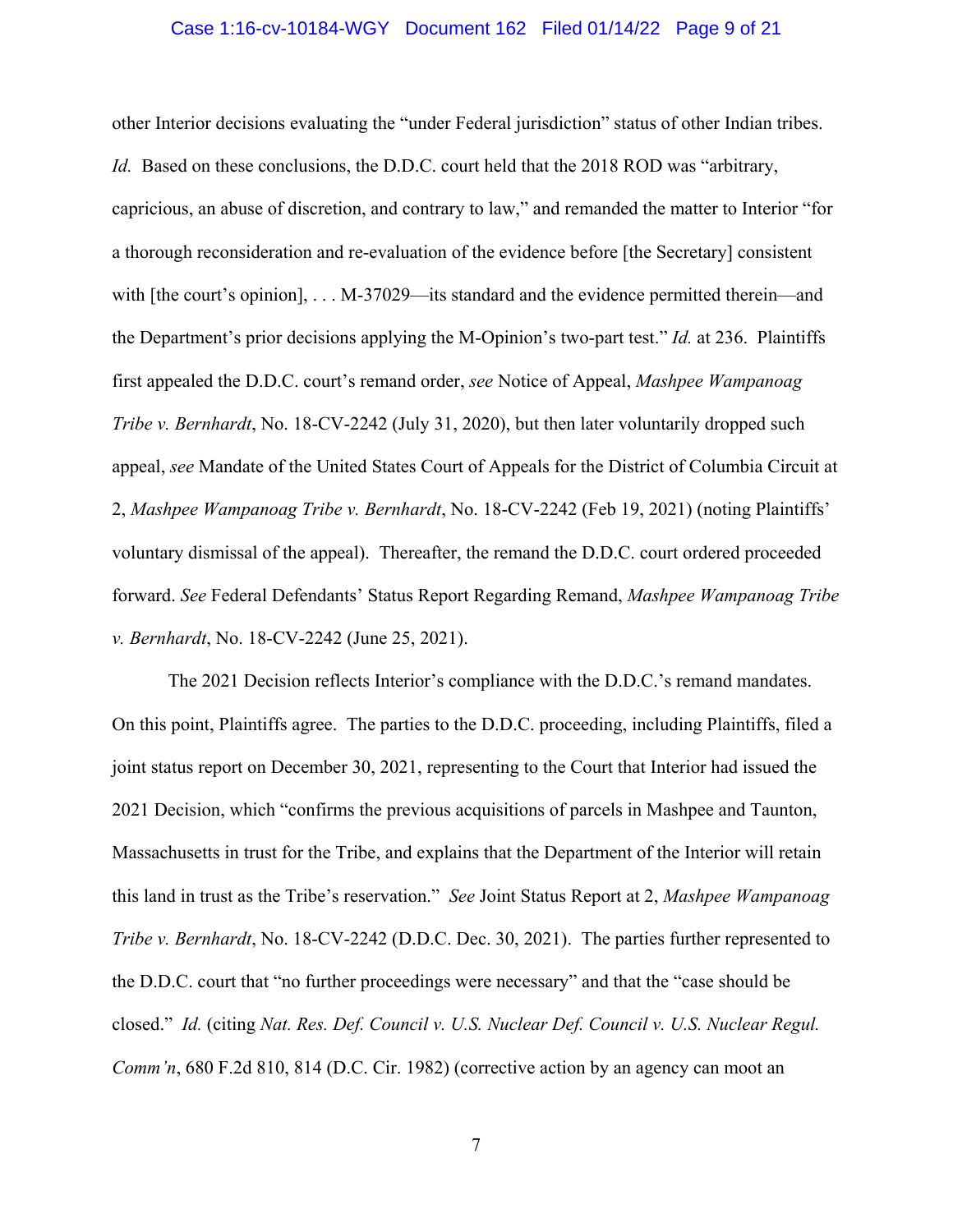#### Case 1:16-cv-10184-WGY Document 162 Filed 01/14/22 Page 10 of 21

action); *Theodore Roosevelt Conservation P'ship v. Salazar*, 661 F. 3d 66, 79 (D.C. Cir. 2011) (superseded agency decision was moot)). Based on such representations, which signaled that the parties agreed the 2021 Decision conformed with the Court's remand order, the D.D.C. court closed the case. *See* Order, *Mashpee Wampanoag Tribe v. Bernhardt*, No. 18-CV-2242 (D.D.C. Dec. 30, 2021).

# **II. Plaintiffs' Motion to Reopen this Suit and Advance New Claims Challenging the 2021 Decision**

One day later, on December 31, 2021, Plaintiffs moved to reopen this suit, seeking leave to amend their complaint to advance three new claims—all related to the analysis in the 2021 Decision, and having nothing to do with the 2015 ROD. *See* ECF 151; ECF 151-7. With respect to Plaintiffs' proposed first cause of action, Plaintiffs seek to challenge the 2021 Decision *and*  M-37029—the same framework Plaintiffs asserted before the D.D.C. court was the proper framework for evaluating the Tribe's 1934 status. Plaintiffs now seek to argue that such framework misinterprets the IRA and its legislative history, and is inconsistent with *Carcieri*; assert that the Tribe must have been "federally recognized" in 1934; and further argue that the IRA and its legislative history forecloses a finding that an eastern tribe like Mashpee could fall within its scope. ECF 151-7 at 4-7 ( $\P$  $\overline{ }$  7-17). Plaintiffs further allege that the 2018 ROD is "consistent with *Carcieri* and the IRA's plain meaning and legislative history," *id.* at 11 (¶ 39), even though the D.D.C. Court flatly concluded that the 2018 ROD was "arbitrary, capricious, an abuse of discretion, and contrary to law." *Mashpee Wampanoag Tribe*, 466 F. Supp. 3d at 236. Plaintiffs also take issue with how Interior reevaluated and reconsidered the Tribe's historical evidence in the 2021 Decision, *id.* at 7-9 (¶¶ 18-26), even though such reevaluation and reconsideration was mandated by the D.D.C. decision to which they were a party. *See Mashpee Wampanoag Tribe*, 466 F. Supp. 3d at 236 (ordering Interior to conduct, on remand, "a thorough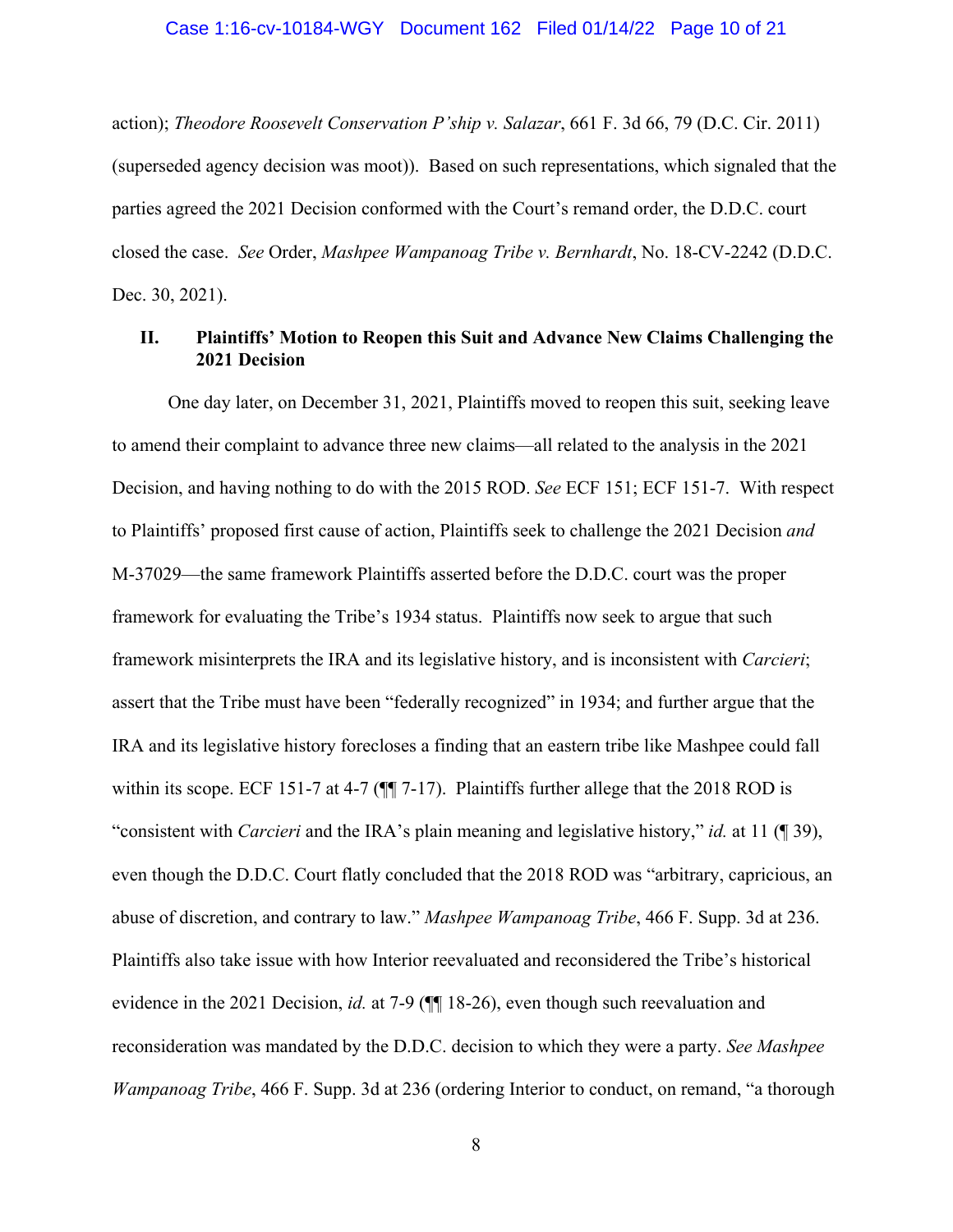### Case 1:16-cv-10184-WGY Document 162 Filed 01/14/22 Page 11 of 21

reconsideration and reevaluation of the evidence before him consistent with this Opinion . . . M-37029 – its standard and the evidence permitted therein – and the Department's prior decisions applying the M-Opinion's two-part test."). Plaintiffs are noticeably silent as to these remand mandates, choosing instead to repeat arguments in support of the 2018 ROD that the D.D.C. court rejected and further alleging that the 2021 Decision is arbitrary, capricious, an abuse of discretion, and contrary to law. ECF 151-7 at 11-12 (¶¶ 35-43). *See also id.* at 26-28 (¶¶ 129-52).

Plaintiffs' proposed second and third causes of action challenge the analysis in the 2021 Decision that the Property is eligible for gaming under the Indian Gaming Regulatory Act, 25 U.S.C. §§ 2701-21 ("IGRA"). Plaintiffs point to language in the 2021 Decision that incorporates the 2015 ROD by reference, s*ee* ECF 151-7 at 3 (¶ 2), in an apparent effort to link these IGRArelated claims to those they included in the Amended Complaint (ECF 12). But, as Plaintiffs acknowledge, their proposed claims only pertain to determinations that were *entirely replaced* by the 2021 Decision. *See* ECF 151-7 at 3 (¶ 2); *id.* at 28-31 (¶¶ 154-64; 166-70) (challenging Interior's analysis in the 2021 Decision that the Property is eligible for gaming under IGRA).

Plaintiffs' Amended Complaint asserts eight causes of action in connection with the 2015 ROD. ECF 12. In 2016, the parties only proceeded to the merits of Plaintiffs' First Cause of Action, concerning the statutory interpretation of the phrase "such members" in the second definition of "Indian" contained in the IRA. *See* ECF 87 at 2.<sup>5</sup> While the United States moved to dismiss several of Plaintiffs other claims, *see* ECF 16, the Court never ruled on such motion; the Court instead stayed the motion and the remaining claims pending resolution of Plaintiffs' First Cause of Action. ECF 49. Such resolution came in 2020, when the Court's ruling on

 $<sup>5</sup>$  The 2021 Decision does not rely on the second definition of "Indian" in the IRA as the basis for</sup> the Secretary's authority.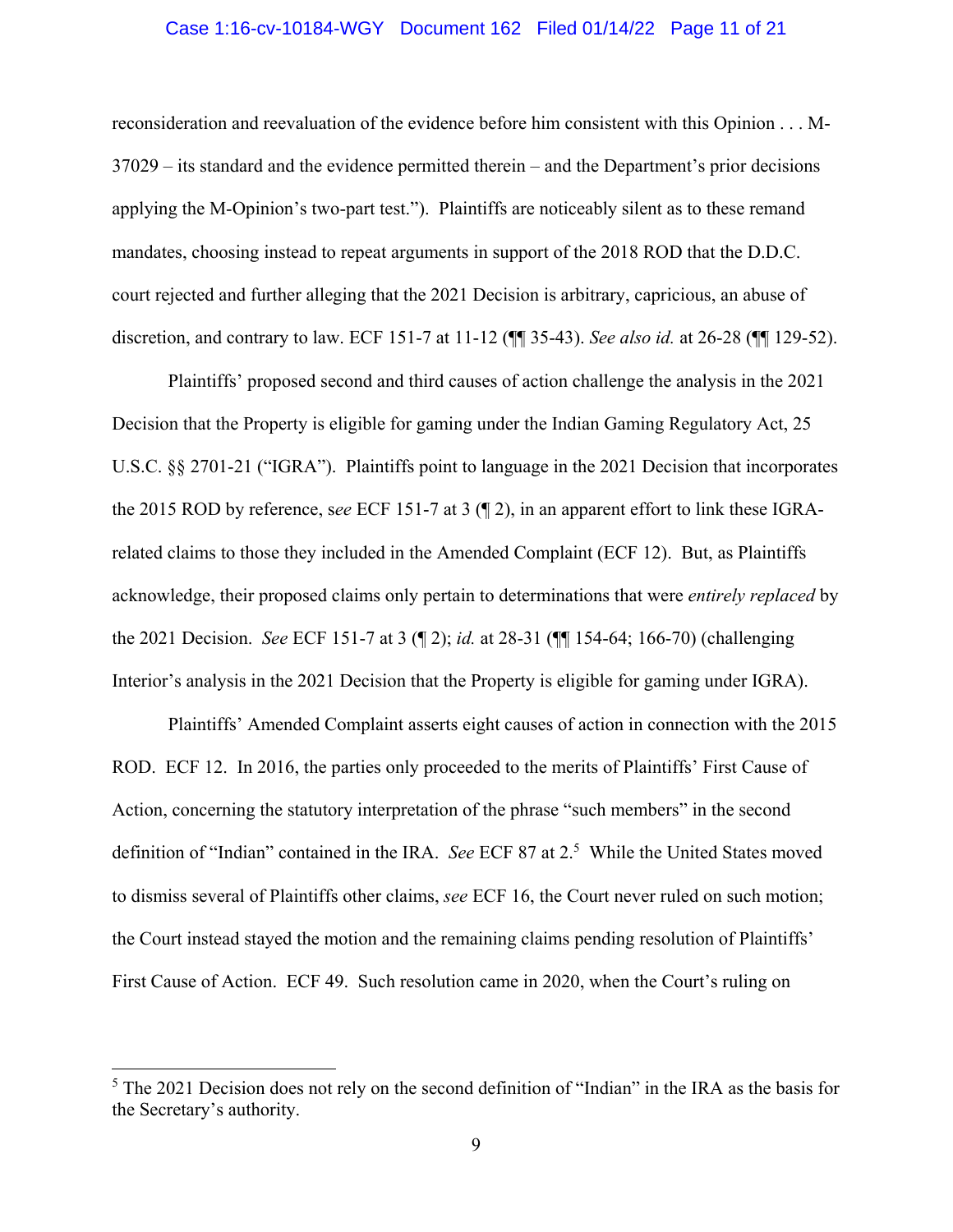### Case 1:16-cv-10184-WGY Document 162 Filed 01/14/22 Page 12 of 21

Plaintiffs' First Cause of Action was affirmed by the First Circuit. ECF 148-50. Thus, with respect to the remaining claims in the Amended Complaint, there are no "proceedings" to reopen or to which the Court and the parties need to return.

### **ARGUMENT**

#### **I. The Court Should Deny Plaintiffs' Motion on Mootness Grounds**

Plaintiffs' challenge to the 2015 ROD is moot and their proposed new claims make clear that Plaintiffs only seek to challenge the 2021 Decision. Plaintiffs' proposed new claims object to Interior's determination that it possesses the requisite IRA authority to acquire the Property in trust for the Tribe, and its determination that the Property is eligible for gaming under IGRA. The portions of the 2015 ROD that reached such conclusions have been superseded and replaced by the 2021 Decision. Plaintiffs do not challenge any aspect of the remainder of the 2015 ROD. Thus, because the relevant portions of the 2015 ROD at issue in this litigation have been superseded and replaced by the 2021 Decision, this case is moot.

Article III, § 2 of the Constitution grants jurisdiction to federal courts to adjudicate only live cases or controversies. U.S. Const., art. III, § 2, cl. 1. "A case becomes moot when the issues presented are no longer "live" or the parties lack a legally cognizable interest in the outcome of the controversy." *Thomas R.W. v. Mass. Dept. of Educ.,* 130 F.3d 477, 479 (1st Cir.1997) (internal quotation marks omitted). Analogous to the circumstances here, when an agency promulgates new regulations or amends existing regulations, challenges to the regulation's original form become moot. *Gulf of Maine Fisherman's Alliance v. Daley*, 292 F.3d 84, 88 (1st Cir. 2002)). And where a challenged regulation is not entirely replaced but is nonetheless substantially altered as to the issues before the court, no live case or controversy remains because invalidating the superseded regulations would provide no effectual relief to the plaintiff. *Oceana, Inc, v. Evans*, No. 03-CV-10570, 2004 WL 1730340, \*3-\*4 (D. Mass. July 20,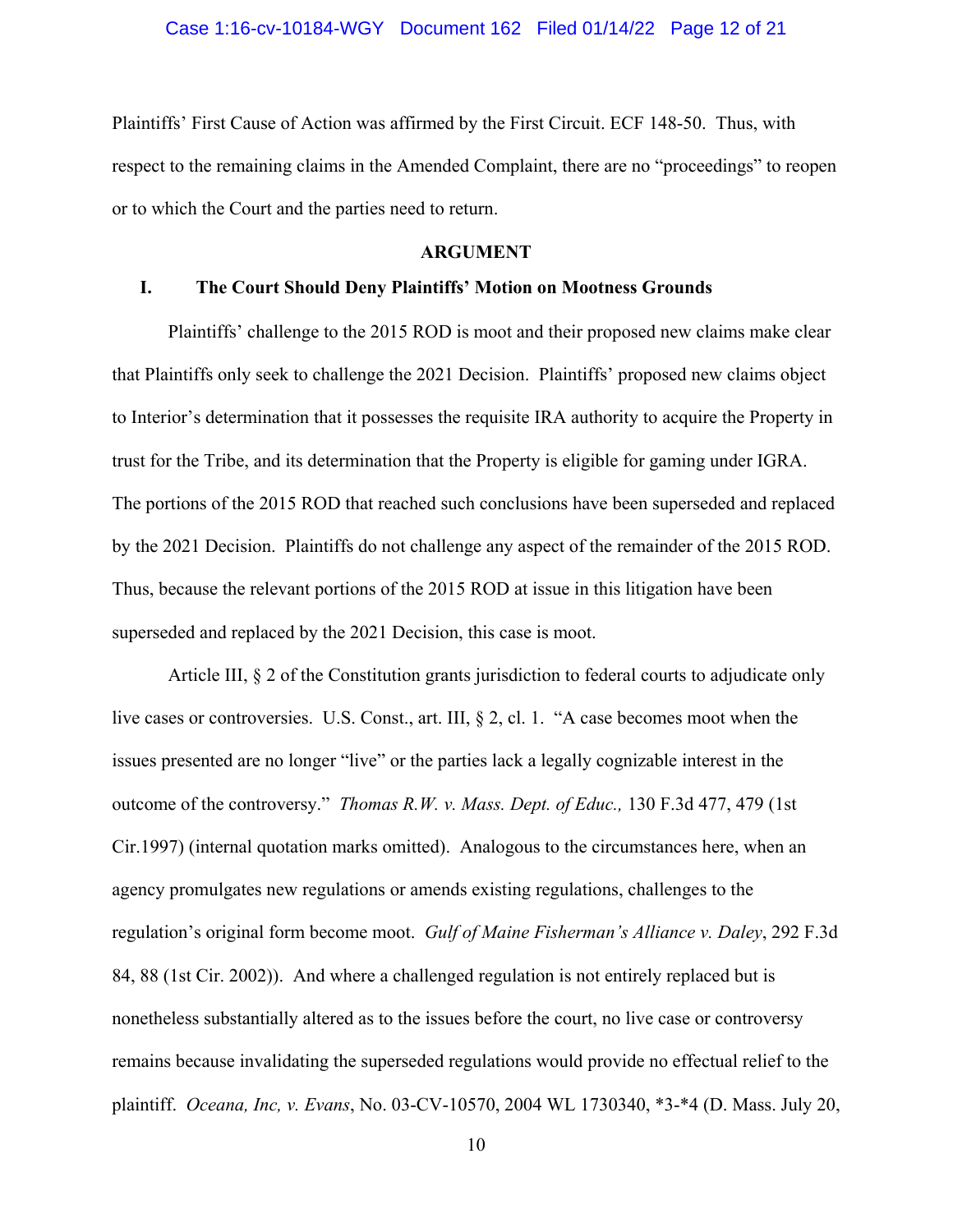### Case 1:16-cv-10184-WGY Document 162 Filed 01/14/22 Page 13 of 21

2004) (citing *Conservation Law Foundation v. Evans*, 360 F.3d 21, 26 (1st Cir. 2004)) (finding moot an initial challenge to a regulatory framework amended to incorporate new data and revised management strategies although portions of the original framework were left intact)).

As Plaintiffs' acknowledge, *see* ECF 151-7 at 2 (¶ 2), Interior's 2021 Decision provides an unequivocal repeal and replacement of the portions of the 2015 ROD provisions at issue in this case. 2021 Decision at 2 ("This decision incorporates the 2015 ROD *except for the analyses contained in Sections 8.3 and Section 7.0* which are *replaced* by the analyses contained herein.") (emphasis added). Sections 8.3 and 7.0 of the 2015 ROD contain the entirety of Interior's analysis, at the time, concluding that the Property is eligible for gaming under IGRA and that the Secretary possessed the requisite IRA authority to acquire the Property in trust. *See* ECF 151-6 (2015 ROD) at 56-81, 83-124. Plaintiffs' Amended Complaint only challenged these determinations, ECF 12, and it was only Plaintiffs' First Cause of Action—concerning the Secretary's IRA authority vis-à-vis the second definition of "Indian"—that proceeded beyond the pleading stage. ECF 87. Reopening the case serves no purpose, as the rescission and replacement of Sections 8.3 and 7.0 by the 2021 Decision prevents the Court from providing any effectual relief to Plaintiffs related to the 2015 ROD.<sup>6</sup>

In order to shift focus away from these consequential changes to the 2015 ROD and avoid the constitutional deficiency in their motion, Plaintiffs' attempt to fold the 2015 ROD and 2021 Decision into one another. ECF 151-1 at 2 (asserting that "the 2021 ROD expressly

<sup>&</sup>lt;sup>6</sup> To be sure, Plaintiffs also request that the Court allow them to amend their complaint to address the 2021 Decision. For the reasons stated herein, and in the United States' *Motion to Transfer Venue* filed concurrently herewith, however, equitable principles, as well as judicial efficiency, weigh against reopening this case and allowing Plaintiffs to amend their complaint. As a practical matter, the parties must start at "square one" in litigating the claims Plaintiffs seek to advance, and thus there is no basis to conclude that reopening and proceeding in this case serves judicial economy or efficiency.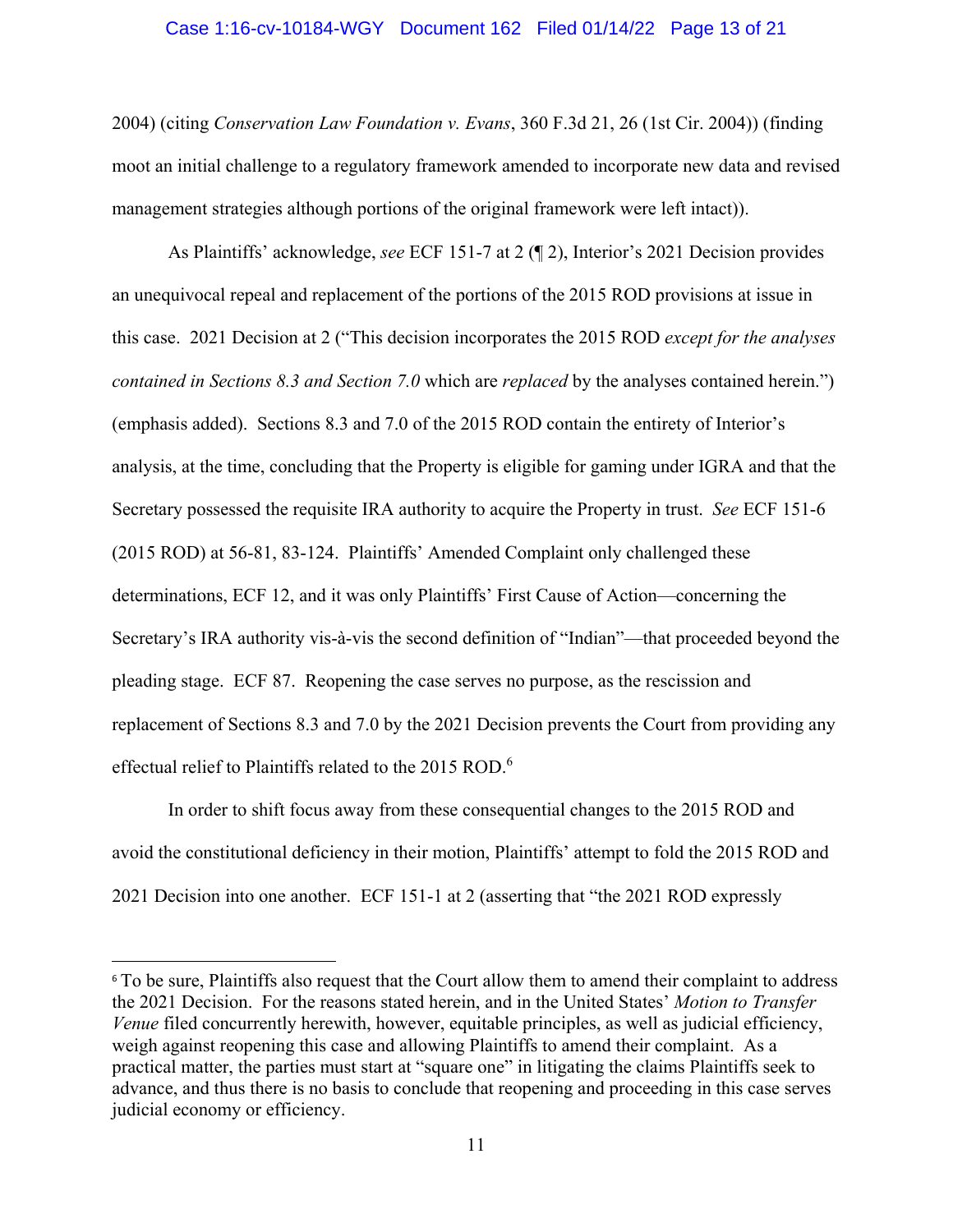#### Case 1:16-cv-10184-WGY Document 162 Filed 01/14/22 Page 14 of 21

confirms and incorporates by reference the 2015 ROD"), ECF 151-7 at 4 (describing the 2015 and 2021 RODs as one "conjoined" decision). However, Plaintiffs' proposed amended complaint, ECF 151-7, fails to challenge any portion of the 2015 ROD that was incorporated into the 2021 Decision. Plaintiffs instead challenge only the new analysis contained in the 2021 Decision, including that portion of the 2021 Decision that was prepared pursuant to and consistent with the D.D.C. court's remand decision. Thus, Plaintiffs' framing downplays the substantial nature of the changes promulgated through the 2021 Decision, in an attempt to mask their moot claims as a live controversy. Plaintiffs' attempt to diminish the repeal and replacement of all relevant portions of the 2015 ROD plainly runs afoul of Article III of the Constitution and should be rejected.

What's more, Plaintiffs agree with this understanding of mootness—having previously argued to the First Circuit that the issuance of the 2018 ROD mooted the 2015 ROD and, as such, the Tribe could not challenge the 2015 ROD on appeal:

This case was a live controversy three years ago when the District Court's decision was first appealed to this Court. . . . During the pendency of this matter, Interior's 2015 ROD, which had been at issue before the District Court, has been superseded by a new 2018 decision by Interior (the "2018 Determination"). Interior's abandonment of its earlier decision, which had been rejected by the District Court, in favor of the 2018 Determination, which is in sync with the District Court's 2015 decision, has mooted this appeal.

*Brief of Appellees* at 45-47, *Littlefield v. Mashpee Wampanoag Tribe*, No. 16-2484, (1st Cir.

Dec. 11, 2019). Now that Interior has issued the 2021 Decision—which the Plaintiffs seek to challenge despite the fact that they agreed it comports with the D.D.C. court's remand directives—Plaintiffs ignore the clear mootness issues that are present here.<sup>7</sup> Under circuit

<sup>7</sup> While the First Circuit ultimately rejected Plaintiffs' arguments because the 2018 ROD specified that it did not "revise or alter" the 2015 ROD, *Littlefield v. Mashpee Wampanoag Indian Tribe*, 951 F.3d 30, 34-35 (1st Cir. 2020), that is not the case here. The 2021 Decision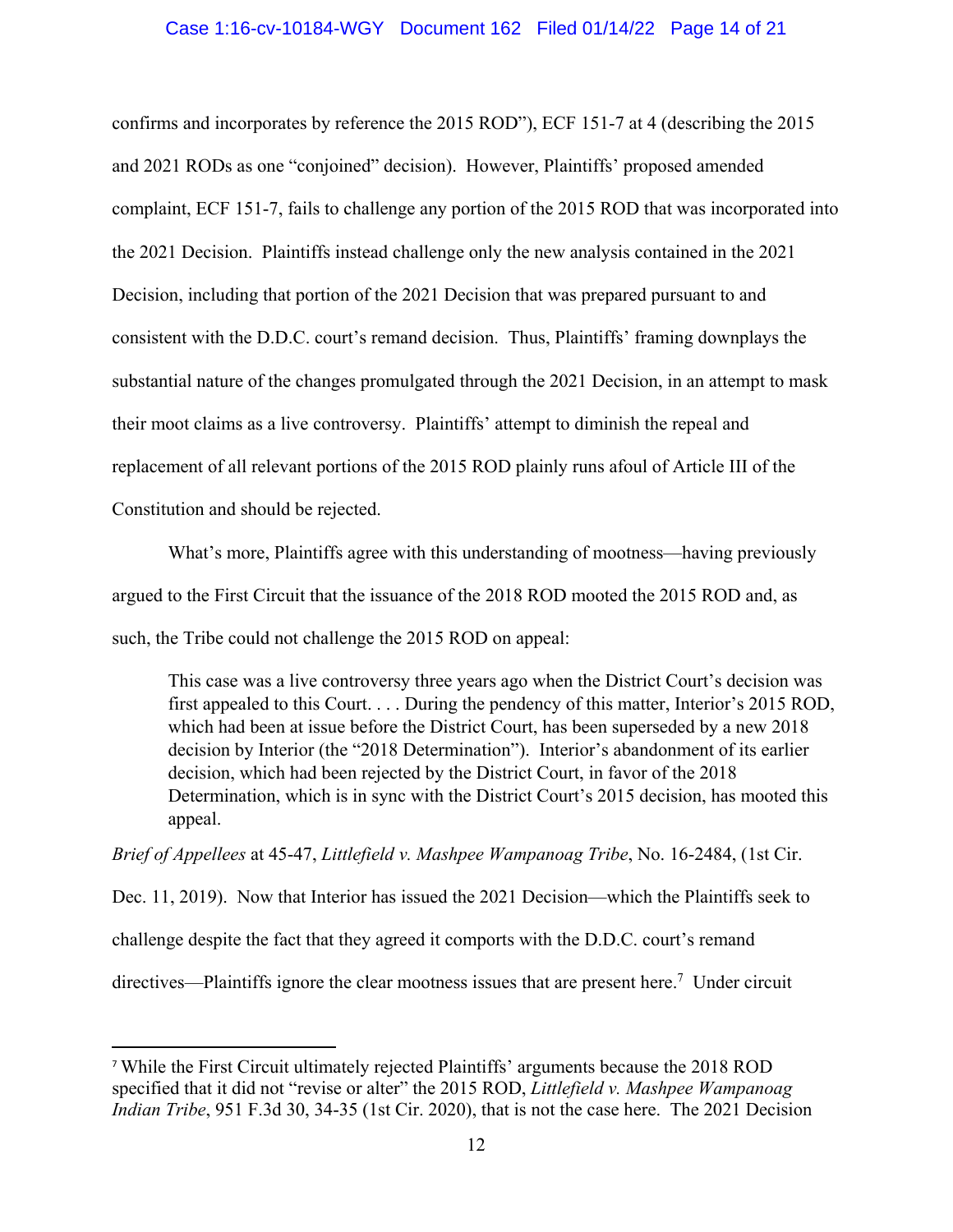### Case 1:16-cv-10184-WGY Document 162 Filed 01/14/22 Page 15 of 21

precedent and Plaintiffs' own logic, this case is now moot. Accordingly, Plaintiffs' motion should be denied.

# **II. Plaintiffs' Request for Leave to Amend Should be Denied as Futile, or Denied on the Basis that the Court Will Transfer this Suit to the D.D.C.**

Plaintiffs' Motion seeks leave from the Court to replace the Amended Complaint with three new claims challenging the 2021 Decision. Plaintiffs' proposed first cause of action seeks to challenge the conclusion, in the 2021 Decision, that the Tribe was "under Federal jurisdiction" in 1934 for IRA purposes, and thus the Secretary possesses the requisite authority to acquire land in trust for its benefit. ECF 151-7 at 26-28 (¶¶ 129-52). The second and third proposed causes of action challenge the conclusion, also in the 2021 Decision, that the Property is eligible for gaming under IGRA. *Id.* at 28-31 (¶¶ 154-170).

Rule 15 of the Federal Rules of Civil Procedure recognizes that a court "should freely give leave [to amend] when justice so requires." But when amending "would be futile or would serve no legitimate purpose, the district court should not needlessly prolong matters." *Epstein v. C.R. Bard, Inc.*, 460 F.3d 183, 191 (1st Cir. 2006). *See also U.S. e rel. Gagne v. City of Worcester*, 565 F.3d 40, 48 (1st Cir. 2009). When, as here, the proposed claims are subject to summary dismissal under Fed. R. Civ. P. 12(b), amending is considered futile. *Abernathy v. Hewey*, 277 F. Supp. 3d 129, 136 (D. Mass. 2017) (citing *Hatch v. Dep't of Children, Youth & Their Families*, 274 F.3d 12, 19 (1st Cir. 2001)). Because equitable doctrines, including waiver and laches, bar Plaintiffs from advancing their proposed first cause of action, the Court should deny Plaintiffs' request to amend their complaint to add such claim.

explicitly replaces the provisions of the 2015 ROD concerning the Secretary's IRA authority and the Property's eligibility for gaming under IGRA. ECF 151-5 at 3 (confirming that the 2021 Decision replaces Sections 7.0 and 8.3 of the 2015 ROD).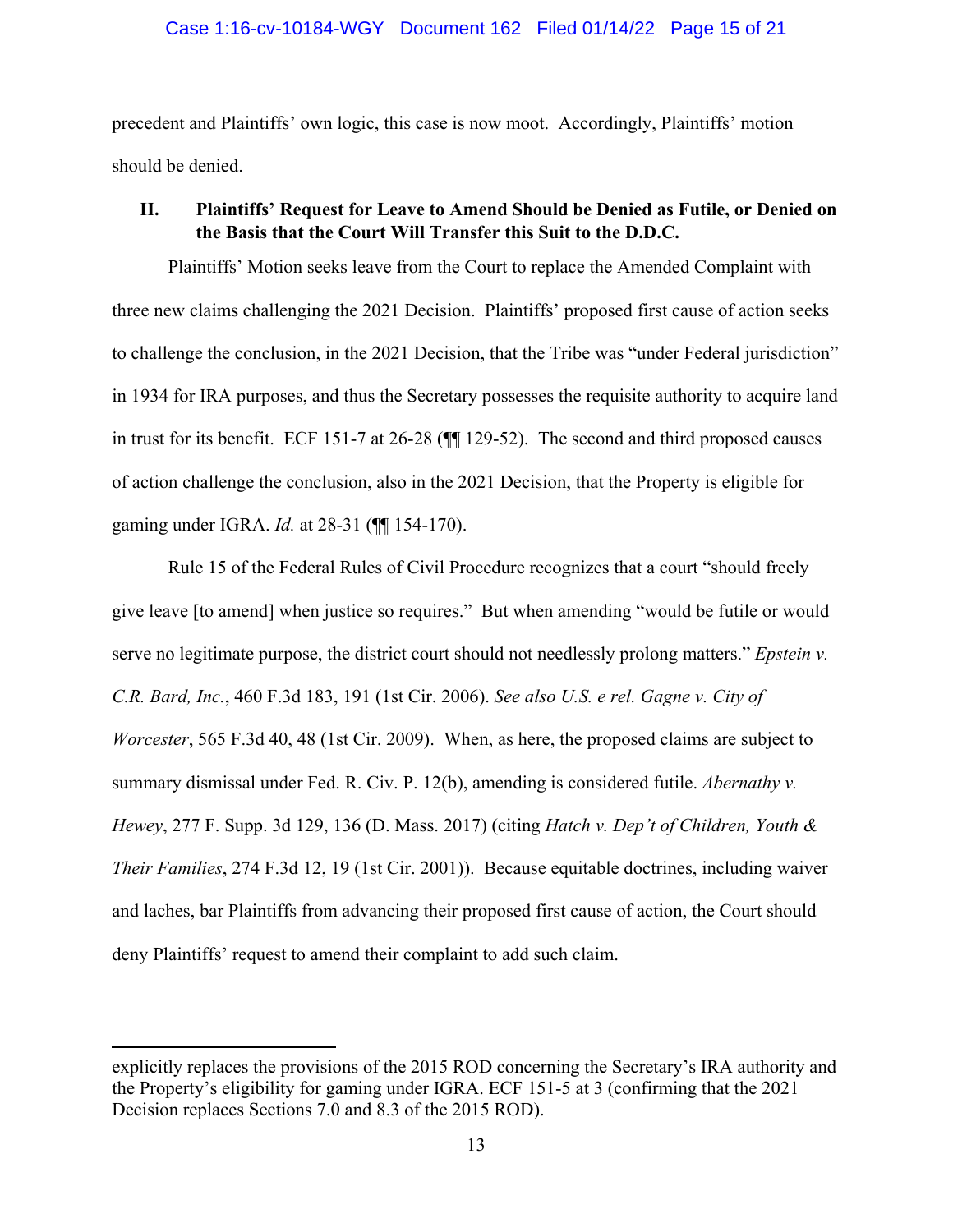### Case 1:16-cv-10184-WGY Document 162 Filed 01/14/22 Page 16 of 21

Waiver is demonstrated by an "'intentional,' and therefore permanent, abandonment of a position." *United States v. Torres-Rosario*, 658 F.3d 110, 115 (1st Cir. 2011) (citing *United States v. Walker*, 538 F.3d 21, 22 (1st Cir. 2008)). *See also Ruiz v. Bally Total Fitness Holding Corp.*, 496 F.3d 1, 10 (1st Cir. 2007) ("Waivers come in various shapes and sizes. Some are express; others are inferable from conduct or language consistent with and indicative of an intent relinquish voluntarily a particular right such that no other reasonable explanation . . . is possible.") (brackets and quotations omitted). Laches is shown by (1) an "unreasonable delay in pursuing a claim," and (2) "prejudice to the opposing party resulting from that delay." *Cranberry Commons, Ltd. v. Bimbo Bakeries USA, Inc.*, No. 11-CV-11654, 2012 WL 2914403, at \*1 (D. Mass. July 18, 2012) (quoting *USL Capital v. New York 30*, 975 F. Supp. 382, 386 (D. Mass. 1996)).

As set forth in the Background section above, Plaintiffs intervened in the Tribe's lawsuit concerning the 2018 ROD to assist Interior in defending such decision. To that end, Plaintiffs never disputed the appropriateness of Interior applying the framework set forth in M-37029 to the Tribe—indeed, Plaintiffs repeatedly asserted such framework was the appropriate standard to apply. *See* Intervenor-Defendants *Littlefield*. Plaintiffs' Memorandum of Points and Authorities in Support of Their Cross-Motion for Summary Judgment and in Opposition to Plaintiff's Motion for Summary Judgment at 11-19, *Mashpee Wampanoag Tribe v. Bernhardt*, No. 18-CV-2242 (D.D.C. Sept. 13, 2019) (Interior's application of M-37029 and evaluation of the Tribe's evidence in the 2018 ROD was neither arbitrary nor capricious); *see also* Intervenor-Defendants *Littlefield* Plaintiffs' Supplemental Brief in Response to This Court's May 1, 2020 Memorandum Opinion and Order at 2, *Mashpee Wampanoag Tribe. v. Bernhardt*, No. 18-CV-2242 (D.D.C. May 4, 2020) (reiterating position that M-37029 is the proper framework for Interior to apply).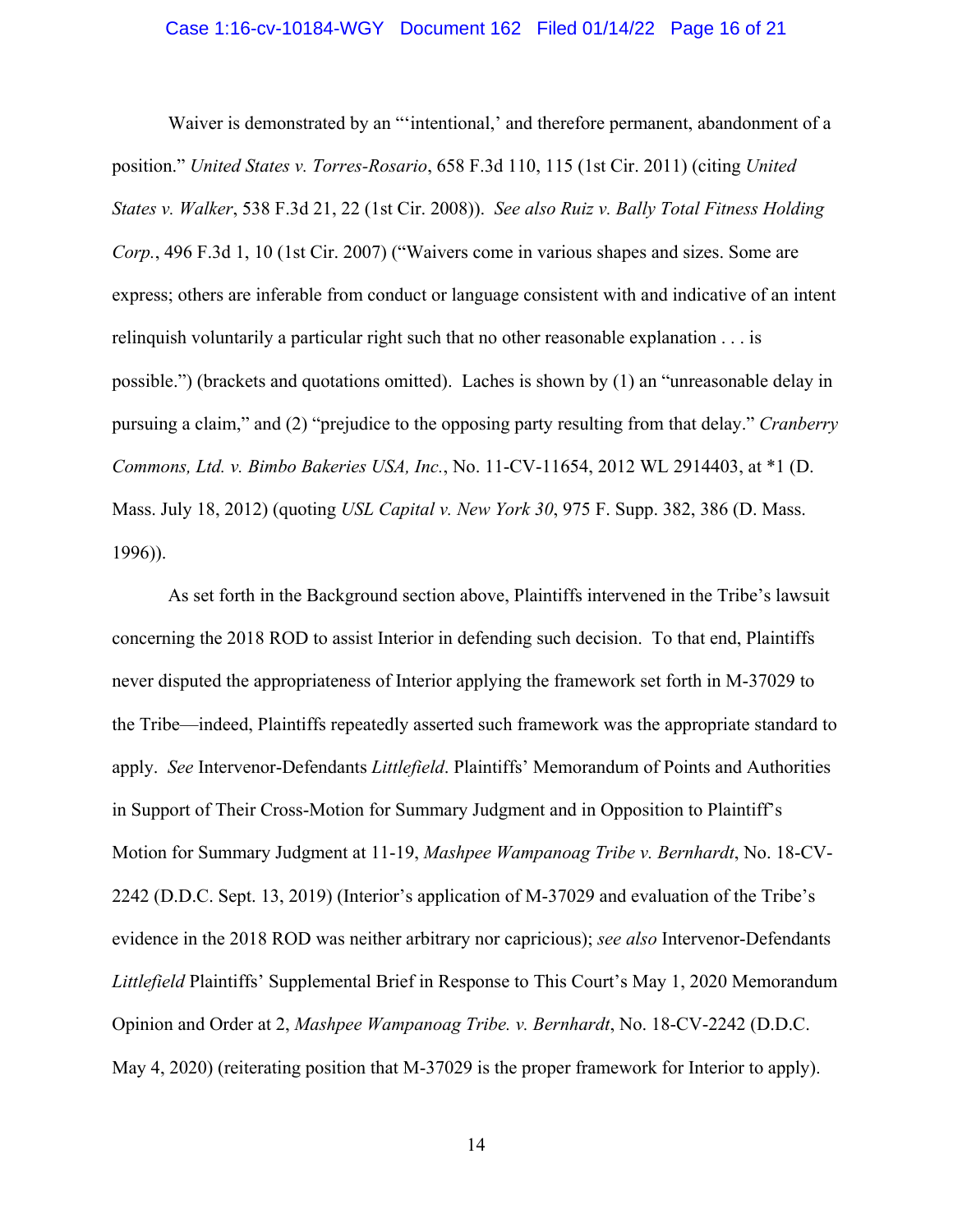### Case 1:16-cv-10184-WGY Document 162 Filed 01/14/22 Page 17 of 21

Such framework includes Interior's interpretation of the first definition of "Indian" in the IRA in light of the Supreme Court's holding in *Carcieri* and sets forth a two-part test for examining whether an Indian tribe was "under Federal jurisdiction." *Mashpee Wampanoag Tribe*, 466 F. Supp. 3d at 208-10. The framework also explains why the applicant Indian tribe only need to be federally recognized at the time the Secretary invokes her IRA authority to satisfy the first definition of "Indian," as "now" only modifies the phrase "under Federal jurisdiction" contained in the first definition. *See Confederated Tribes of Grand Ronde Cmty. of Ore. v. Jewell*, 830 F.3d at 559-63 (upholding such interpretation).

Plaintiffs had a full and fair opportunity to advance all arguments related to the IRA and the Tribe before the D.D.C. when they intervened fully in that case. They chose instead to accede to the application of M-37029 to the Tribe, only asserting that the Tribe's historical evidence failed to meet the standards set forth in M-37029. *See* Intervenor-Defendants *Littlefield* Plaintiffs' Memorandum of Points and Authorities in Support of Their Cross-Motion for Summary Judgment and in Opposition to Plaintiff's Motion for Summary Judgment at 11-19, *Mashpee Wampanoag Tribe v. Bernhardt*, No. 18-CV-2242 (D.D.C. Sept. 13, 2019). On that issue, Plaintiffs' arguments failed.

The D.D.C. court found that Interior failed to properly evaluate, consistent with M-37029, the evidence pertaining to the enrollment of Mashpee children in federal government boarding schools; the inclusion of tribal members on federal censuses, including censuses specifically enumerating "Indians"; as well as numerous federal reports identifying the Tribe and evaluating whether to extend certain federal policies—including forced removal from ancestral territory—to the Tribe. *Mashpee Wampanoag Tribe v. Bernhardt*, 466 F. Supp. 3d at 217-35. The D.D.C. court then directed Interior to "thoroughly" reconsider and reevaluate that same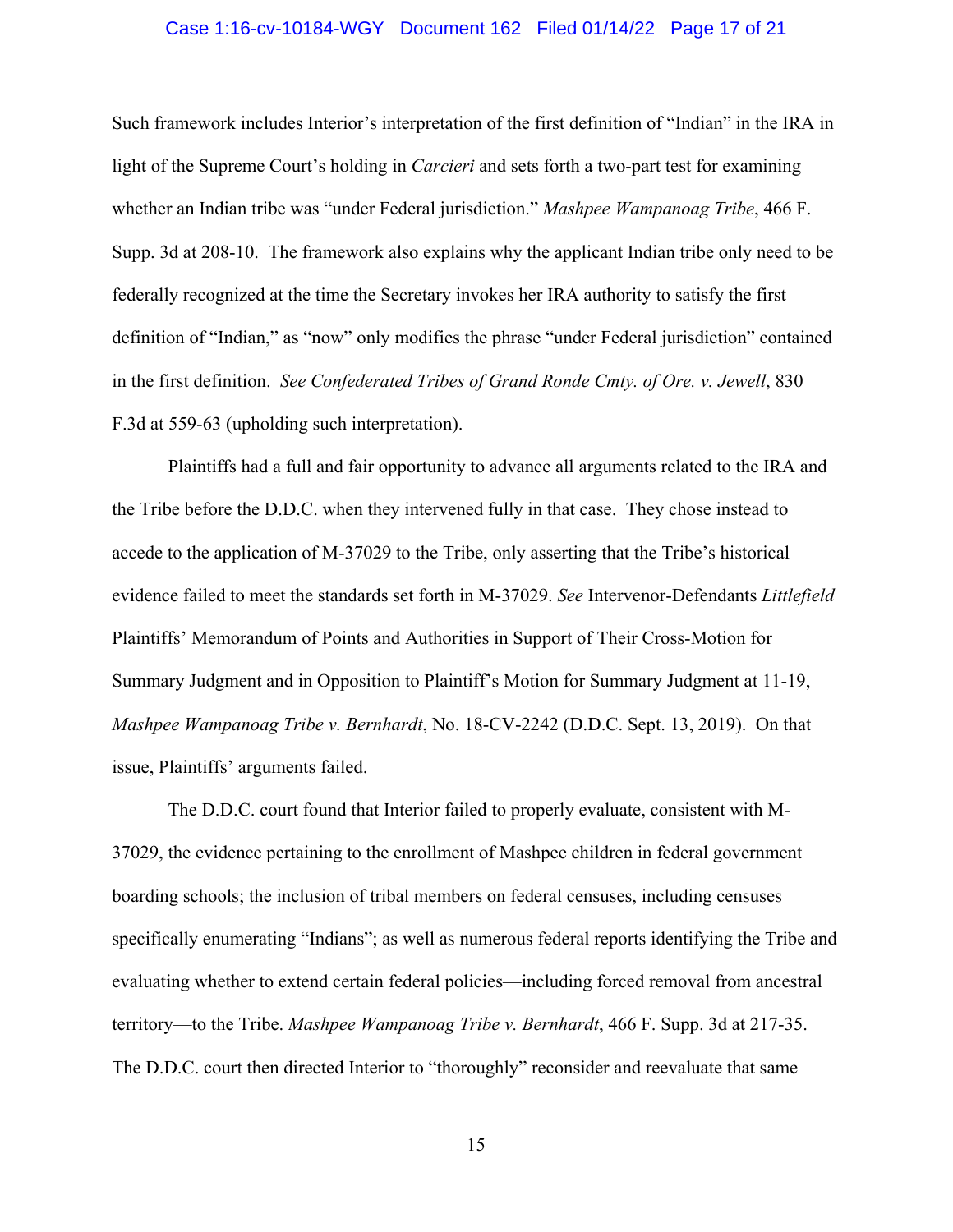#### Case 1:16-cv-10184-WGY Document 162 Filed 01/14/22 Page 18 of 21

evidence, consistent with its opinion, M-37029, and other Interior determinations evaluating the "under Federal jurisdiction" status of other Indian tribes. *Id.* at 236.

In the D.D.C. proceeding, Plaintiffs intentionally chose to forego any challenge to Interior's interpretation of the first definition of "Indian" as contained in M-37029; any challenge to the application of M-37029 to the Tribe; any challenge to the D.D.C. court's determination that, in the 2018 ROD, Interior failed to properly evaluate the Tribe's historical evidence consistent with M-37029; any challenge to the D.D.C. court's remand directives; and any challenge to the sufficiency of the 2021 Decision after it was issued. Indeed, Plaintiffs represented that no further proceedings were necessary in the D.D.C. following the issuance of the 2021 Decision—an implicit acknowledgment that the 2021 Decision comports with the D.D.C. court's remand directives. *See* Joint Status Report at 2, *Mashpee Wampanoag Tribe v. Bernhardt*, No. 18-CV-2242 (D.D.C. Dec. 30, 2021). Certainly, the D.D.C. court was left with this impression when it received the parties' joint status report and closed the case. *See* Order, *Mashpee Wampanoag Tribe v. Bernhardt*, No. 18-CV-2242 (D.D.C. Dec. 30, 2021). The time for Plaintiffs to object to M-37029, its application to the Tribe, and the D.D.C. court's remand directives, has come and gone.

Plaintiffs' positions before the D.D.C. reflected agreement among the parties in that case that M-37029 was the proper framework to apply to the Tribe and that the 2021 Decision satisfied the D.D.C.'s remand directives. Plaintiffs had the opportunity to advance the arguments they want to raise here at any time during the D.D.C. proceeding, including through seeking reconsideration or by pursuing their appeal of the D.D.C.'s remand order, but Plaintiffs chose not to do so. The necessary result of Plaintiffs' actions meant that the D.D.C. court and the parties to that proceeding had no occasion to address Plaintiffs' objections to M-37029, resolve any dispute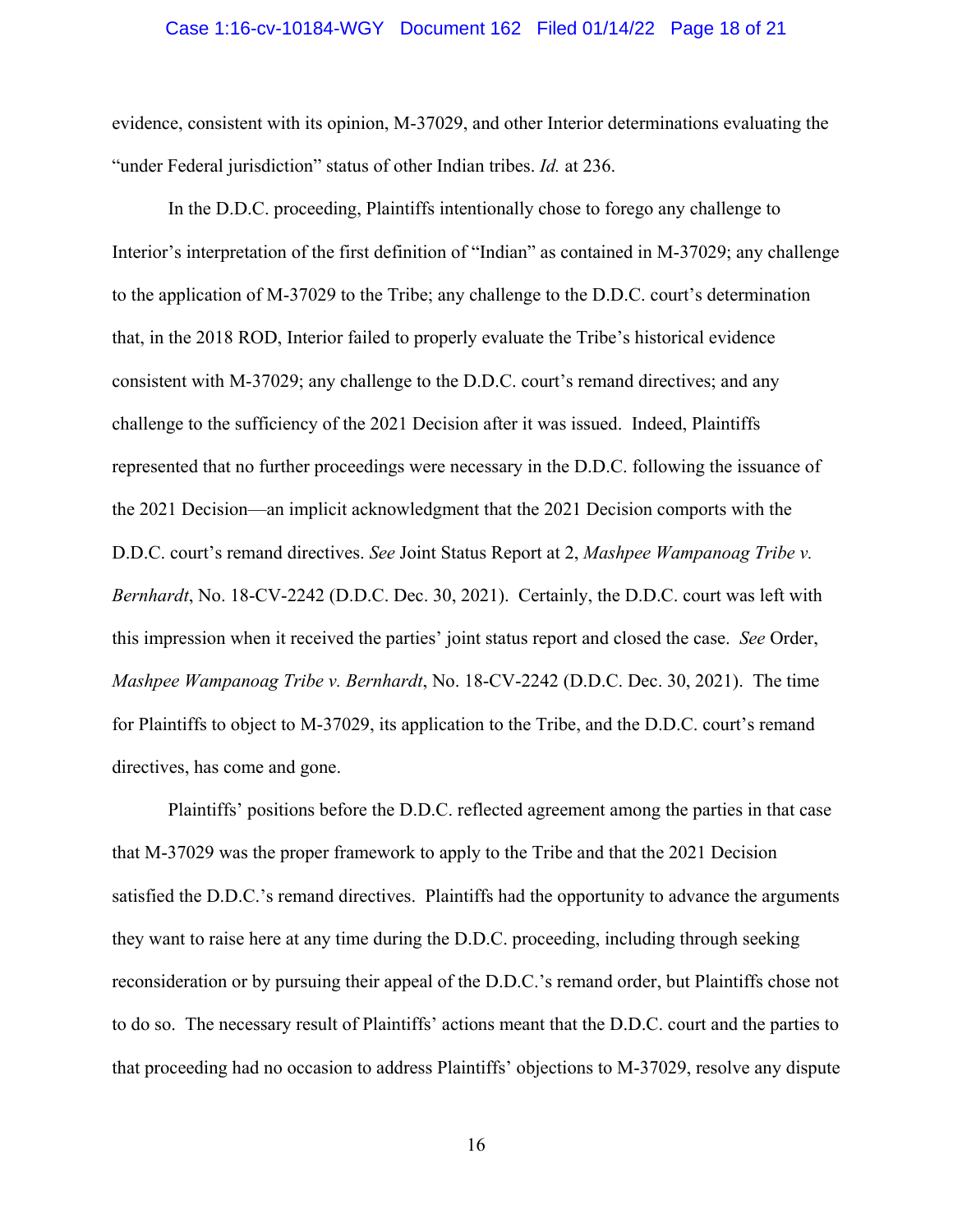### Case 1:16-cv-10184-WGY Document 162 Filed 01/14/22 Page 19 of 21

about M-37029's application to the Tribe, or resolve any dispute about the sufficiency of the 2021 Decision. Any issues Plaintiffs had with respect to M-37029, its application to the Tribe, or the D.D.C.'s remand order should have been raised and resolved by that court or by Interior as part of its remand. By remaining silent as to these objections, but lying in wait to raise them in front of this Court, Plaintiffs risk placing Interior in the position of having spent significant time and resources to produce the 2021 Decision that complies with the D.D.C.'s remand order, only to have to litigate a host of new issues Plaintiffs want to raise for the first time here. Plaintiffs have waived those arguments and they should therefore be precluded from advancing them. At bottom, Plaintiffs are asking this Court to review and hold arbitrary and capricious that which the D.D.C. court mandated. Plaintiffs plainly seek to collaterally attack the rulings from the D.D.C., and this Court should not entertain such effort.

Accordingly, the Court should deny Plaintiffs' motion and deny their request to amend their complaint. Plaintiffs' proposed first cause of action is precluded by the inconsistent positions they took before the D.D.C., and thus any amendment to the complaint to add such claim would be futile. Should the Court disagree, then the proper course is for the Court to transfer this case to the D.D.C. to allow that court to evaluate whether Interior complied with the remand ordered there, together with Plaintiffs' other challenges to the 2021 Decision.

#### **CONCLUSION**

For the foregoing reasons, the Court should deny Plaintiffs' motion to reopen this suit and to amend their complaint (ECF 151), as the 2021 Decision has mooted this suit, and equitable doctrines bar Plaintiffs from advancing arguments related to the Secretary's IRA authority that contravene the positions they took in the D.D.C. At best, Plaintiffs' new challenge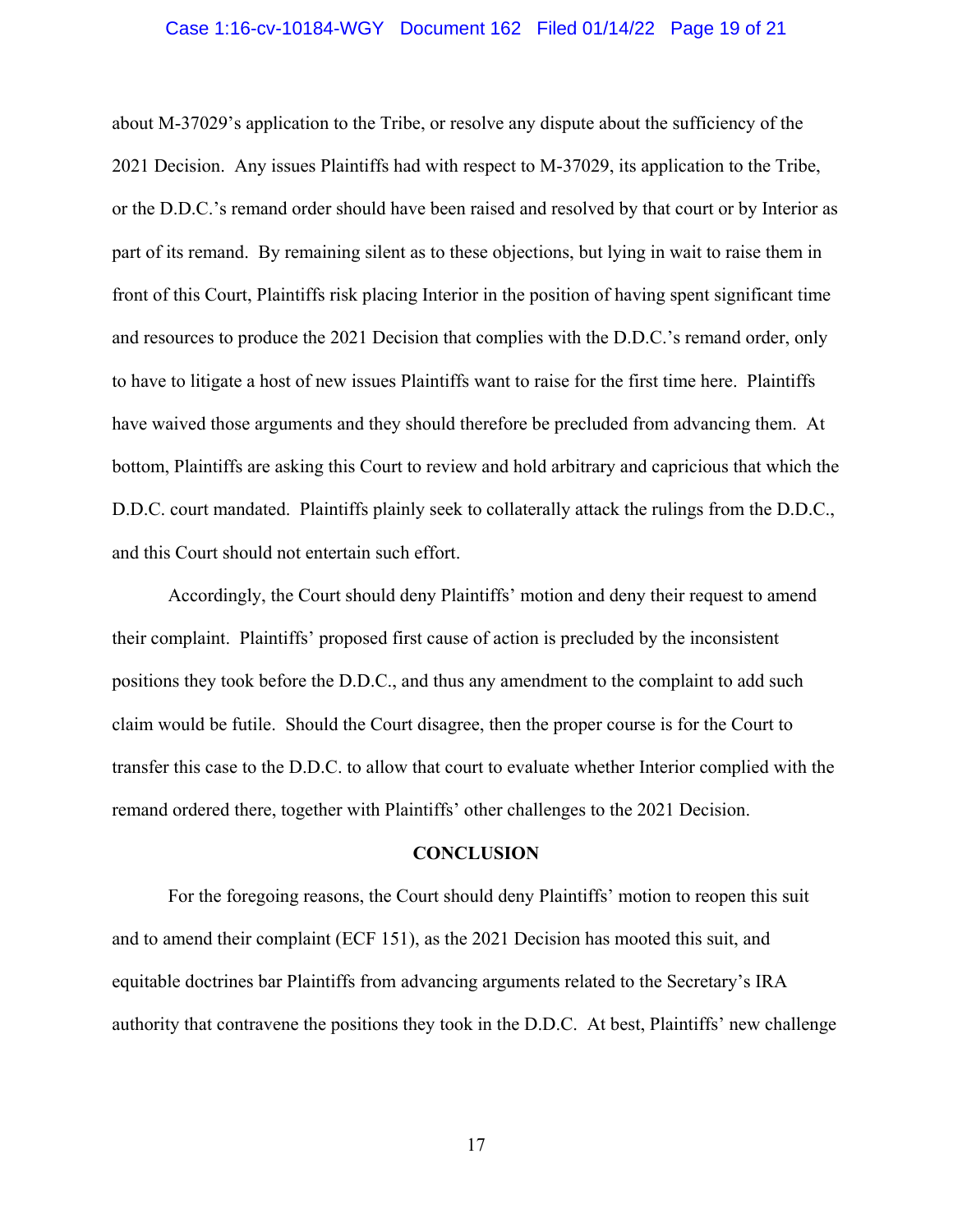to the 2021 Decision is properly heard in the D.D.C., and thus if the Court is not inclined to deny

Plaintiffs' motion, it should transfer this suit to that court.

DATED: January 14, 2022.

Respectfully submitted,

TODD KIM Assistant Attorney General Environment & Natural Resources Division

/s/ Rebecca M. Ross REBECCA M. ROSS, Trial Attorney MARISA J. HAZELL, Trial Attorney Indian Resources Section Environment & Natural Resources Division United States Department of Justice P.O. Box 7611, Ben Franklin Station *Attorneys for the United States*

OF COUNSEL: Washington, D.C. 20044<br>Robert Hitchcock, Attorney-Advisor TEL: (202) 616-3148 Robert Hitchcock, Attorney-Advisor Office of the Solicitor FAX: (202) 305-0275 U.S. Department of the Interior Email: rebecca.ross@usdoj.gov